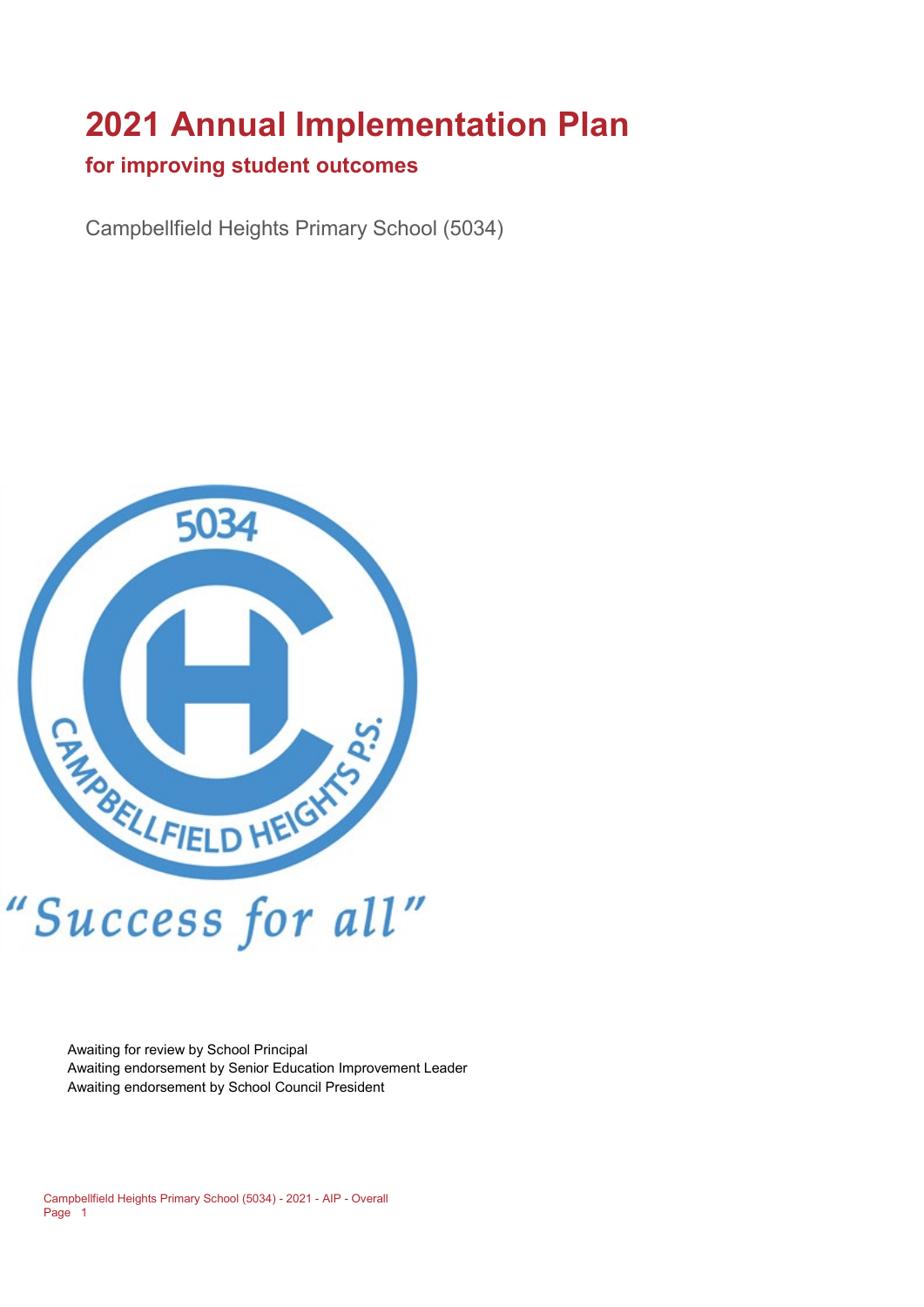## **Self-evaluation Summary - 2021**

|  |                                   | <b>FISO Improvement Model Dimensions</b><br>The 6 High-impact Improvement Initiatives are highlighted below in red. | <b>Self-evaluation Level</b> |
|--|-----------------------------------|---------------------------------------------------------------------------------------------------------------------|------------------------------|
|  | 르<br>pr                           | Building practice excellence                                                                                        | Evolving                     |
|  | ັັ<br>thing art<br>arning         | Curriculum planning and assessment                                                                                  | Evolving                     |
|  | Excellence<br>teaching an<br>lear | Evidence-based high-impact teaching strategies                                                                      | Evolving                     |
|  |                                   | Evaluating impact on learning                                                                                       | Evolving                     |

|                            | Building leadership teams           | <b>Evolving moving towards Embedding</b> |
|----------------------------|-------------------------------------|------------------------------------------|
|                            | Instructional and shared leadership | Evolving                                 |
| Professional<br>leadership | Strategic resource management       | Evolving                                 |
|                            | Vision, values and culture          | <b>Emerging moving towards Evolving</b>  |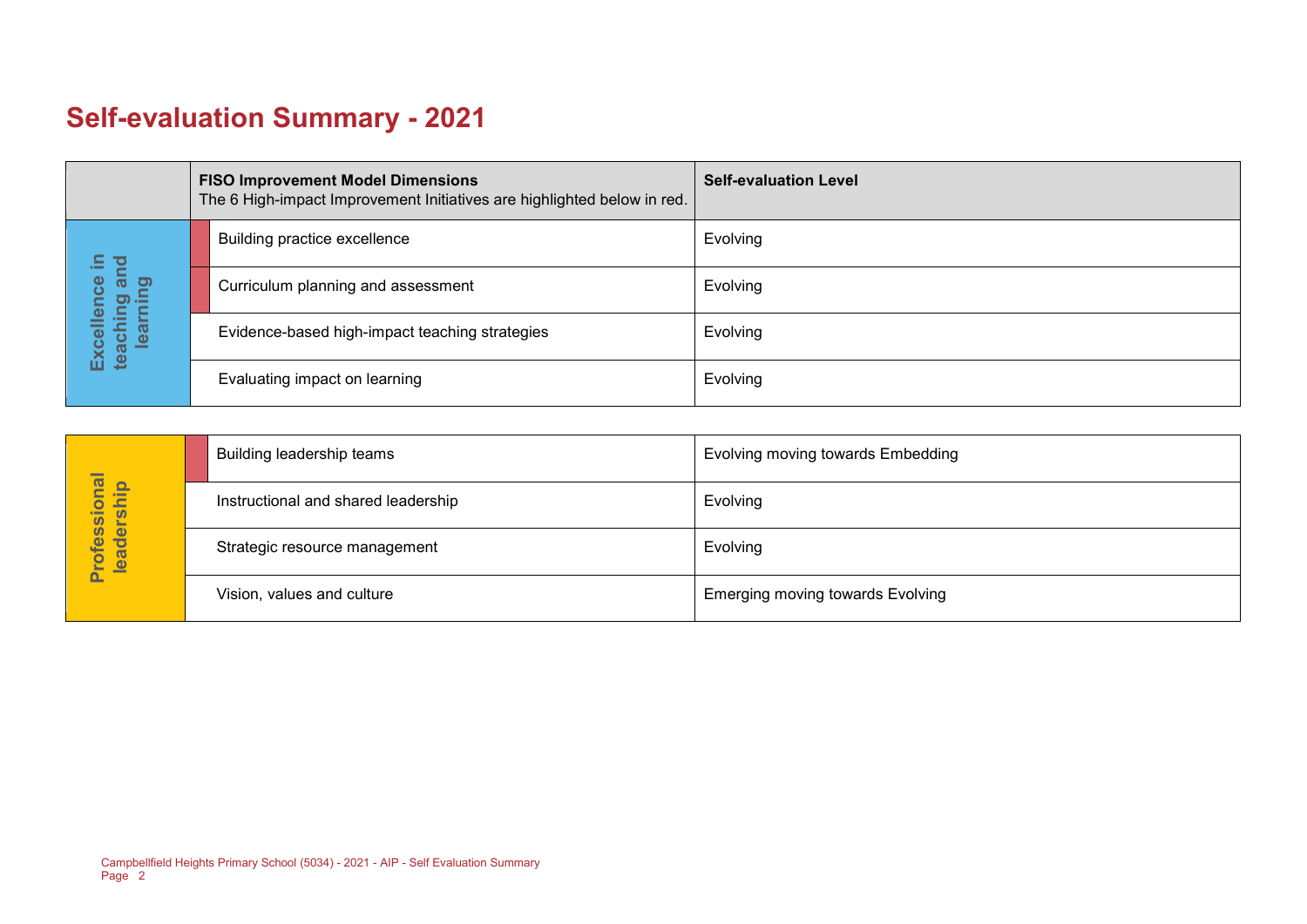| hate                                              | Empowering students and building school pride | <b>Evolving moving towards Embedding</b> |
|---------------------------------------------------|-----------------------------------------------|------------------------------------------|
| pning<br>Ξ<br>ပ                                   | Setting expectations and promoting inclusion  | Evolving moving towards Embedding        |
| learn<br>$\overline{\mathbf{Q}}$<br>ositiv<br>tor | Health and wellbeing                          | Evolving                                 |
| <u>n</u>                                          | Intellectual engagement and self-awareness    | Emerging moving towards Evolving         |

| Positive climate<br>for learning       |                                                                                    | Setting expectations and promoting inclusion                                      | Evolving moving towards Embedding       |  |
|----------------------------------------|------------------------------------------------------------------------------------|-----------------------------------------------------------------------------------|-----------------------------------------|--|
|                                        | Health and wellbeing                                                               |                                                                                   | Evolving                                |  |
|                                        | Intellectual engagement and self-awareness                                         |                                                                                   | <b>Emerging moving towards Evolving</b> |  |
|                                        |                                                                                    |                                                                                   |                                         |  |
|                                        | <b>Building communities</b>                                                        |                                                                                   | Emerging                                |  |
|                                        | Global citizenship                                                                 |                                                                                   | <b>Emerging moving towards Evolving</b> |  |
| engagement in<br>learning<br>Community |                                                                                    | Networks with schools, services and agencies                                      | Evolving                                |  |
|                                        | Parents and carers as partners                                                     |                                                                                   | Evolving                                |  |
|                                        |                                                                                    |                                                                                   |                                         |  |
|                                        | Enter your reflective comments                                                     | Please refer to AIP document titled: 2021 (16 Oct-17 Oct) - including attachments |                                         |  |
| <b>Considerations for 2021</b>         |                                                                                    | Please refer to AIP document titled: 2021 (16 Oct-17 Oct) - including attachments |                                         |  |
|                                        | Documents that support this plan                                                   |                                                                                   |                                         |  |
|                                        |                                                                                    |                                                                                   |                                         |  |
|                                        |                                                                                    |                                                                                   |                                         |  |
|                                        |                                                                                    |                                                                                   |                                         |  |
|                                        |                                                                                    |                                                                                   |                                         |  |
|                                        |                                                                                    |                                                                                   |                                         |  |
| Page 3                                 | Campbellfield Heights Primary School (5034) - 2021 - AIP - Self Evaluation Summary |                                                                                   |                                         |  |

| <b>Enter your reflective comments</b> | Please refer to AIP document titled: 2021 (16 Oct-17 Oct) - including attachments |
|---------------------------------------|-----------------------------------------------------------------------------------|
| <b>Considerations for 2021</b>        | Please refer to AIP document titled: 2021 (16 Oct-17 Oct) - including attachments |
| Documents that support this plan      |                                                                                   |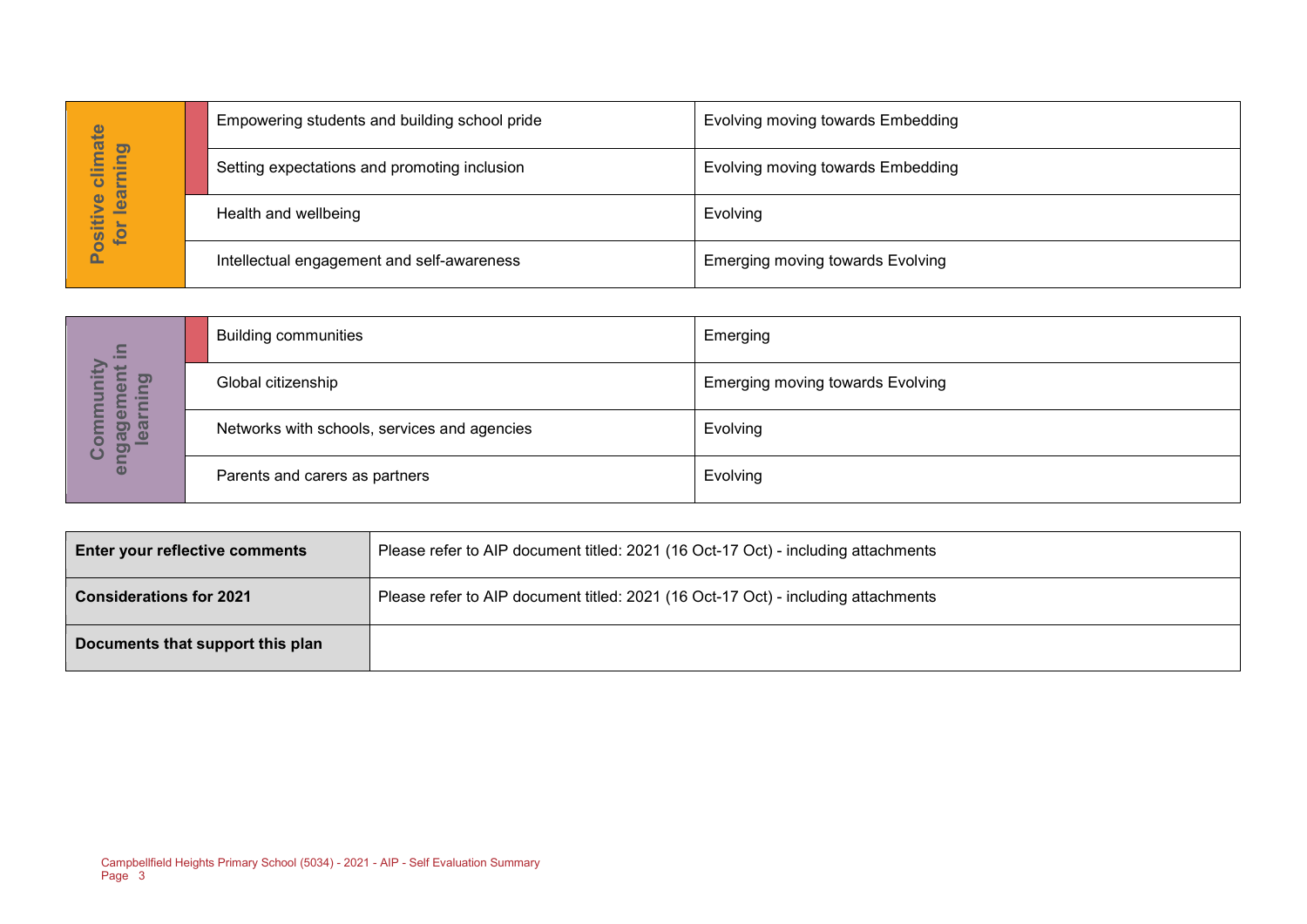## **SSP Goals Targets and KIS**

| Goal 1                                                                    | 2021 Priorities Goal                                                                                            |  |
|---------------------------------------------------------------------------|-----------------------------------------------------------------------------------------------------------------|--|
| Target 1.1                                                                | Support for the 2021 Priorities                                                                                 |  |
| <b>Key Improvement Strategy 1.a</b><br>Curriculum planning and assessment | Learning, catch-up and extension priority                                                                       |  |
| <b>Key Improvement Strategy 1.b</b><br><b>Health and wellbeing</b>        | Happy, active and healthy kids priority                                                                         |  |
| Key Improvement Strategy 1.c<br><b>Building communities</b>               | Connected schools priority                                                                                      |  |
| Goal 2                                                                    | Improve student outcomes and maximise learning growth and achievement of all students in literacy and numeracy. |  |
| Target 2.1                                                                | Increase NAPLAN reading Year 3 top 2 bands from 17 per cent in 2019 to 37 per cent or above by 2024.            |  |
| <b>Target 2.2</b>                                                         | Increase NAPLAN reading Year 5 top 2 bands from 0 per cent in 2019 to 10 per cent or above by 2024.             |  |
| Target 2.3                                                                | Increase NAPLAN numeracy Year 3 top 2 bands from 22 per cent in 2019 to 32 per cent or above by<br>2024.        |  |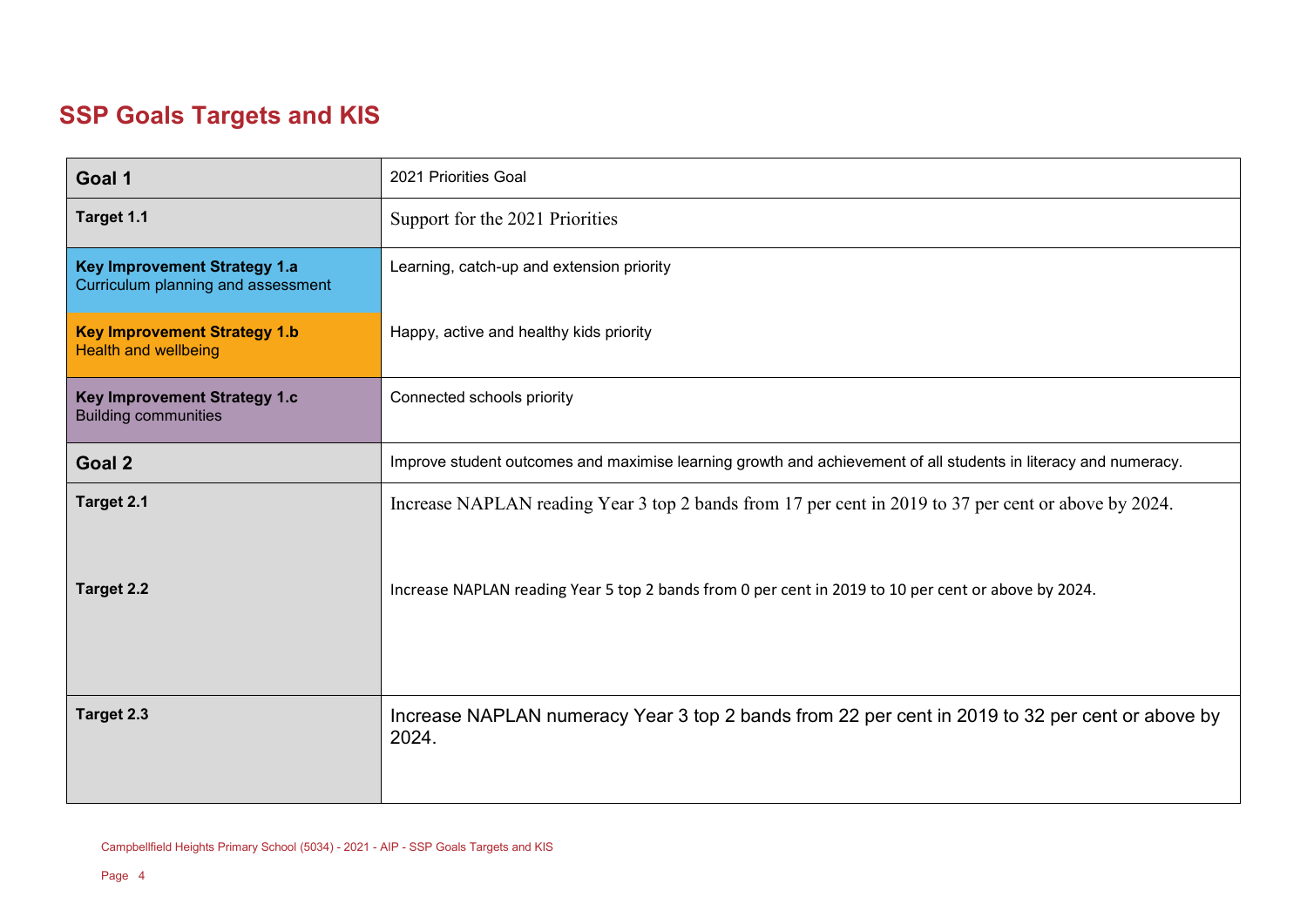| Target 2.4                                                                               | Increase NAPLAN numeracy Year 5 top 2 bands from 0 per cent in 2019 to 10 per cent or above by 2024.                                                                                                                                                                                                                          |  |
|------------------------------------------------------------------------------------------|-------------------------------------------------------------------------------------------------------------------------------------------------------------------------------------------------------------------------------------------------------------------------------------------------------------------------------|--|
| Target 2.5                                                                               | To increase Numeracy At and Above Benchmark Growth Year 3-5 from 70 per cent in 2019 to 73 per cent in<br>2024.                                                                                                                                                                                                               |  |
| Target 2.6                                                                               | To increase Reading Above Benchmark Growth Year 3-5 from 6 per cent in 2019 to 16 per cent in 2024.                                                                                                                                                                                                                           |  |
| Target 2.7                                                                               | To increase the percentage of Equity Funded students achieving middle relative growth in reading at year 5 from 36 per<br>cent in 2019 to 44 per cent in 2024.<br>To increase the percentage of Equity Funded students achieving high relative growth in reading at year 5 from 0 per cent<br>in 2019 to 10 per cent in 2024. |  |
| <b>Key Improvement Strategy 2.a</b><br><b>Building practice excellence</b>               | Embed an Instructional model consistently across the school.                                                                                                                                                                                                                                                                  |  |
| <b>Key Improvement Strategy 2.b</b><br>Evaluating impact on learning                     | Build teacher capability to utilise data and a range of assessment strategies to teach to a student's point of learning.                                                                                                                                                                                                      |  |
| <b>Key Improvement Strategy 2.c</b><br>Evidence-based high-impact teaching<br>strategies | Implement high-impact teaching strategies.                                                                                                                                                                                                                                                                                    |  |
| <b>Key Improvement Strategy 2.d</b>                                                      | Build teacher capacity to differentiate the learning to meet individual need.                                                                                                                                                                                                                                                 |  |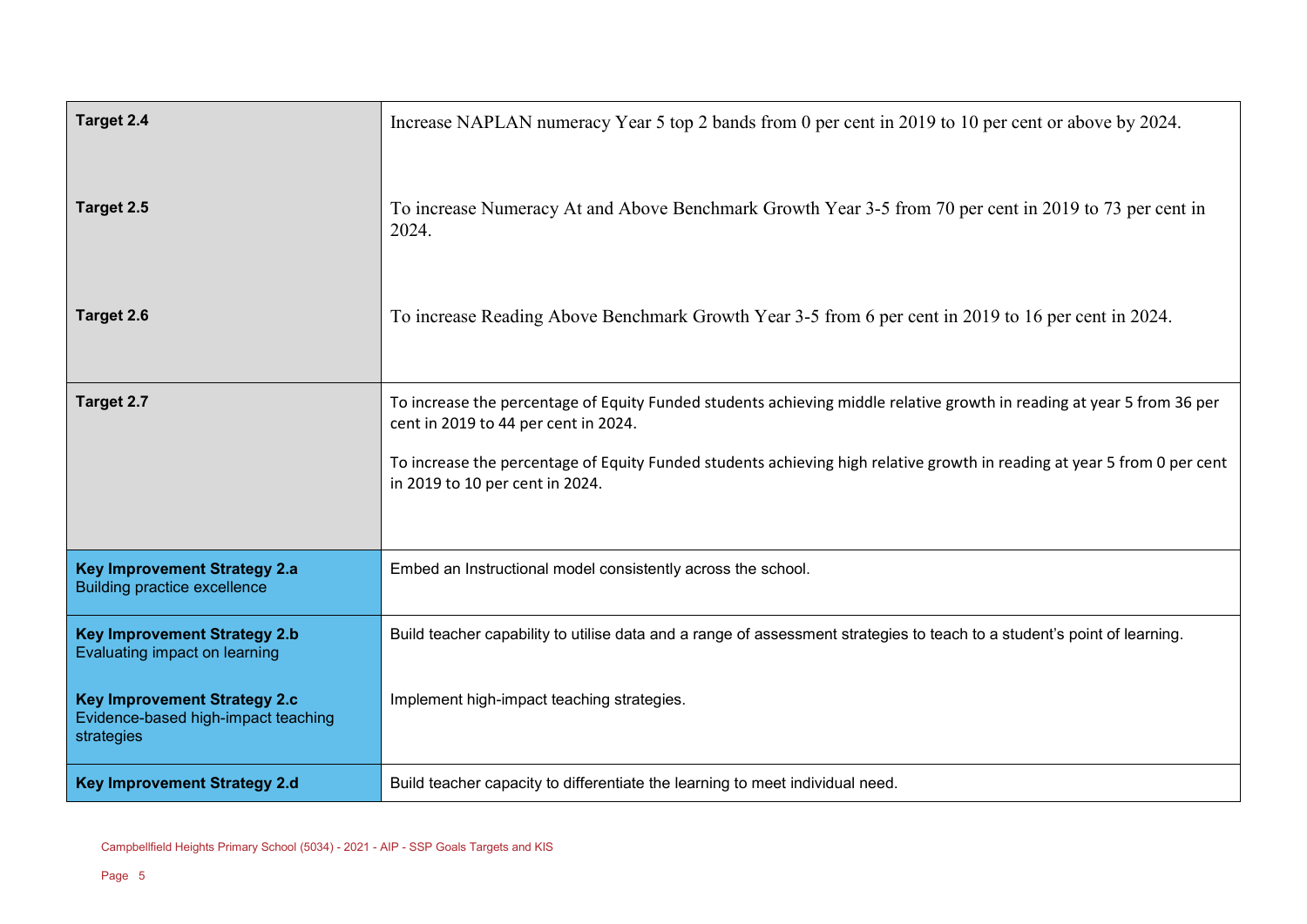| <b>Building practice excellence</b> |                                                                                                                                                                                                                                                                                                                                                                                                                                                                                                                                                                                                                                                                    |  |
|-------------------------------------|--------------------------------------------------------------------------------------------------------------------------------------------------------------------------------------------------------------------------------------------------------------------------------------------------------------------------------------------------------------------------------------------------------------------------------------------------------------------------------------------------------------------------------------------------------------------------------------------------------------------------------------------------------------------|--|
| Goal 3                              | Improve student engagement, agency and voice in their learning.                                                                                                                                                                                                                                                                                                                                                                                                                                                                                                                                                                                                    |  |
| Target 3.1                          | By 2024 positive responses in the Attitudes to School survey Years 4 - 6 will increase for:<br>• Motivation and interest from 84 per cent (2019) to 87 per cent (2024)<br>• Student voice and agency from 81 per cent (2019) to 84 per cent (2024)<br>• Respect for Diversity from 78 per cent (2019) to 81 per cent (2024)<br>• Sense of confidence from 84 per cent (2019) to 87 per cent (2024)                                                                                                                                                                                                                                                                 |  |
| Target 3.2                          | By 2024 positive responses in the School Staff Survey (Prim/Teach) will increase for:<br>• Academic Emphasis from 37 per cent to (2019) to 45 per cent (2024)<br>• Collective Efficacy from 48 per cent (2019) to 56 per cent (2024)<br>• Promote student ownership of learning from 79 per cent (2019) to 82 per cent (2024)<br>• Understand formative assessment from 86 per cent (2019) to 89 per cent (2024)<br>• Use high impact teaching strategies from 64 per cent (2019) to 69 per cent (2024)<br>• Use student feedback  from 64 per cent (2019) to 69 per cent (2024)<br>• Understand how to analyse data from 64 per cent (2019) to 69 per cent (2024) |  |
| Target 3.3                          | By 2024 positive responses in the Parent Opinion Survey will increase for:<br>• Effective teaching from 91 per cent (2019) to 94 per cent (2024)                                                                                                                                                                                                                                                                                                                                                                                                                                                                                                                   |  |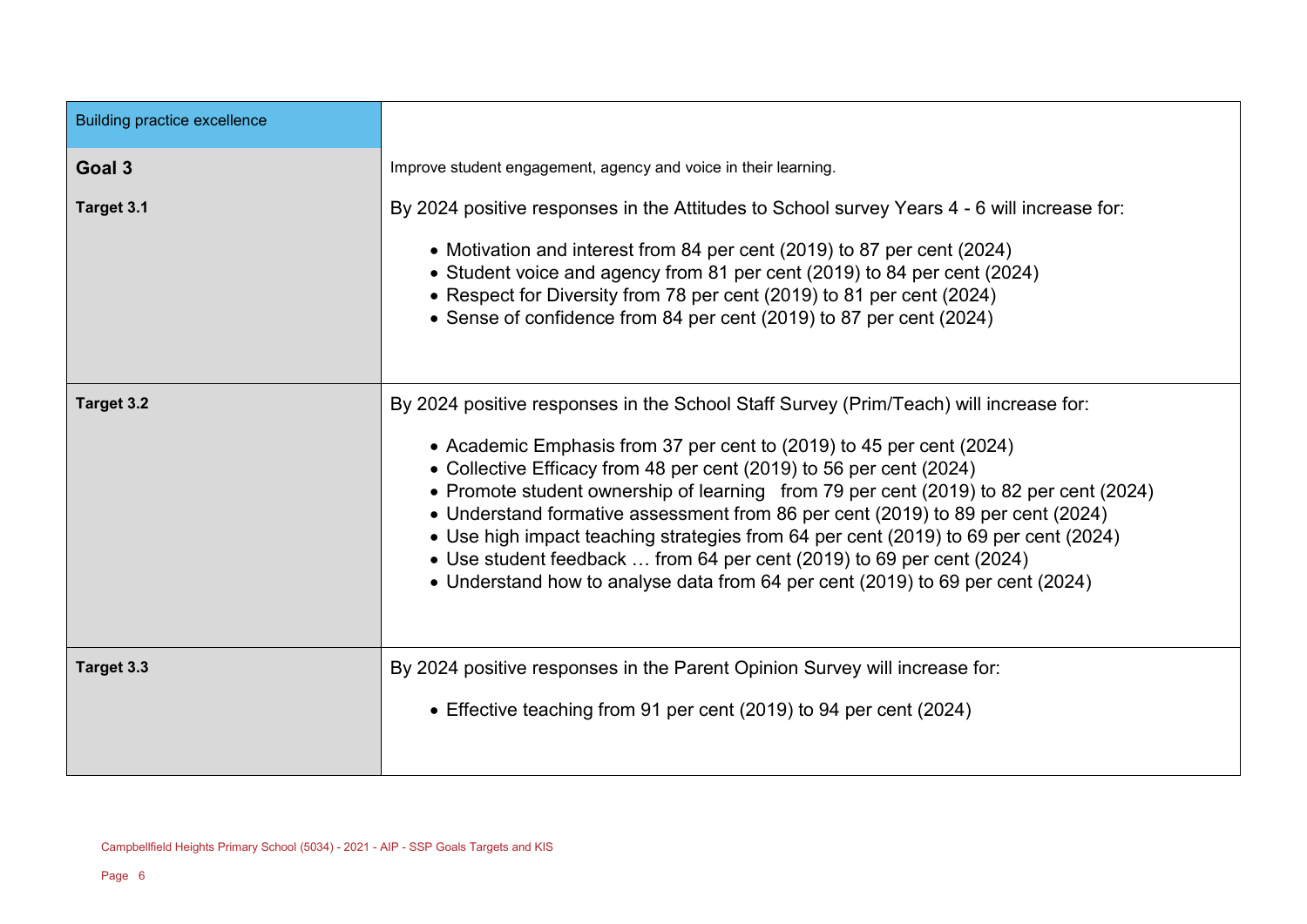| Target 3.4                                                                              | To decrease the number of 20 plus days from 30 per cent of students in 2019 to below 20 per cent of students in<br>2024.                                                                                                                                      |  |
|-----------------------------------------------------------------------------------------|---------------------------------------------------------------------------------------------------------------------------------------------------------------------------------------------------------------------------------------------------------------|--|
| <b>Key Improvement Strategy 3.a</b><br>Empowering students and building school<br>pride | Develop and implement a school wide framework for student voice and agency.                                                                                                                                                                                   |  |
| <b>Key Improvement Strategy 3.b</b><br>Intellectual engagement and self-<br>awareness   | Build teacher capacity to understand and apply metacognitive practices and evidence based high impact teaching<br>strategies.                                                                                                                                 |  |
| <b>Key Improvement Strategy 3.c</b><br>Setting expectations and promoting<br>inclusion  | Develop and implement whole school approaches to inclusion focussing on student engagement in learning.                                                                                                                                                       |  |
| Goal 4                                                                                  | Improve student learning through enhanced parent engagement.                                                                                                                                                                                                  |  |
| Target 4.1                                                                              | By 2024 positive responses in the School Staff Survey (Prin/Teach) will increase for:<br>• Trust in students and parents from 35 per cent (2019) to 43 per cent (2024)<br>• Parent and community involvement from 41 per cent in (2019) to 49 per cent (2024) |  |
| Target 4.2                                                                              | By 2024, Positive responses in the Parent Opinion Survey will increase for:<br>• Parent participation and involvement from 79 per cent (2019) to 82 per cent (2024)                                                                                           |  |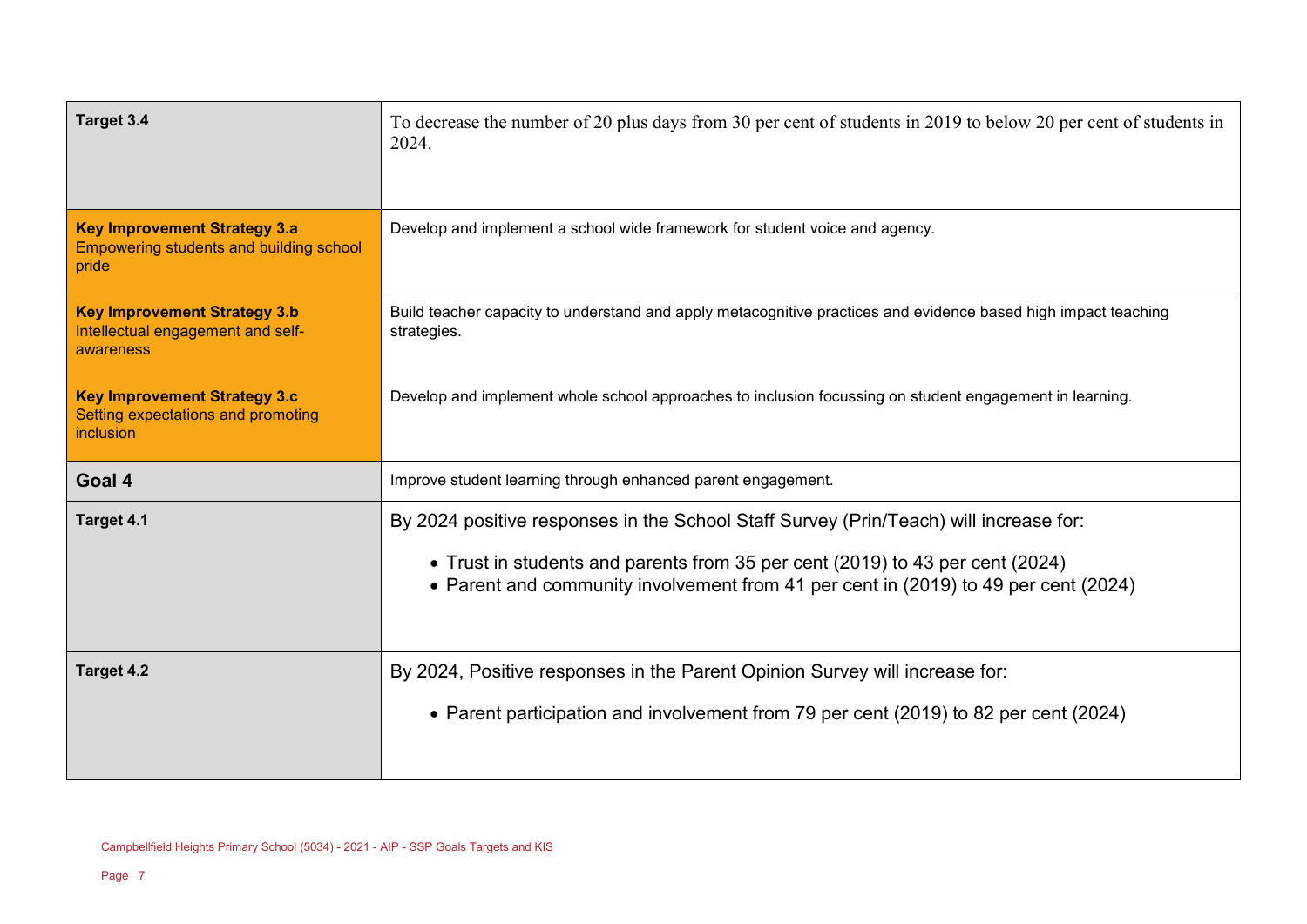| Key Improvement Strategy 4.a<br><b>Building communities</b>    | Enhance learning partnerships between the students, staff and families.                     |
|----------------------------------------------------------------|---------------------------------------------------------------------------------------------|
| Key Improvement Strategy 4.b<br>Parents and carers as partners | Develop methods of communication and establish meaningful partnerships with parents/carers. |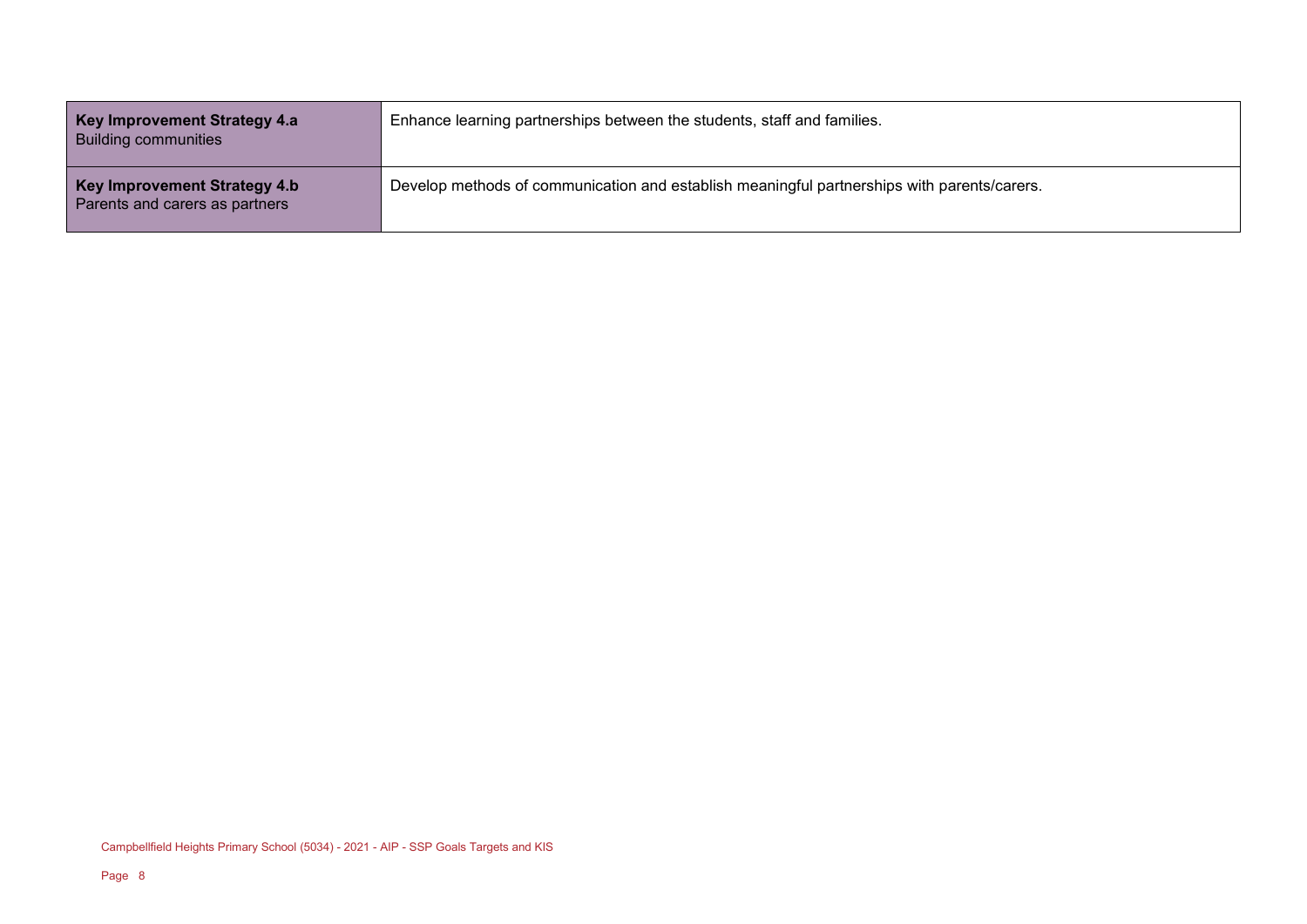#### **Select Annual Goals and KIS**

| <b>Four Year Strategic Goals</b>                                                                                         | Is this<br>selected for<br>focus this<br>year? | <b>Four Year Strategic Targets</b>                                                                       | 12 month target<br>The 12 month target is an incremental step<br>towards meeting the 4-year target, using the<br>same data set. |
|--------------------------------------------------------------------------------------------------------------------------|------------------------------------------------|----------------------------------------------------------------------------------------------------------|---------------------------------------------------------------------------------------------------------------------------------|
| 2021 Priorities Goal                                                                                                     | No                                             | Support for the 2021 Priorities                                                                          |                                                                                                                                 |
| Improve student outcomes and<br>maximise learning growth and<br>achievement of all students in literacy<br>and numeracy. | Yes                                            | Increase NAPLAN reading Year 3 top 2 bands from 17 per<br>cent in 2019 to 37 per cent or above by 2024.  | Increase NAPLAN reading Year 3 top 2<br>bands from 17 per cent in 2019 to 18 per<br>cent or above by 2021.                      |
|                                                                                                                          |                                                | Increase NAPLAN reading Year 5 top 2 bands from 0 per cent in<br>2019 to 10 per cent or above by 2024.   | Increase NAPLAN reading Year 5 top 2<br>bands from 0 per cent in 2019 to 1 per<br>cent or above by 2021.                        |
|                                                                                                                          |                                                | Increase NAPLAN numeracy Year 3 top 2 bands from<br>22 per cent in 2019 to 32 per cent or above by 2024. | Increase NAPLAN numeracy Year 3 top 2<br>bands from 22 per cent in 2019 to 24 per<br>cent or above by 2021.                     |
|                                                                                                                          |                                                | Increase NAPLAN numeracy Year 5 top 2 bands from 0 per<br>cent in 2019 to 10 per cent or above by 2024.  | Increase NAPLAN numeracy Year 5 top 2<br>bands from 0 per cent in 2019 to 1 per<br>cent or above by 2021.                       |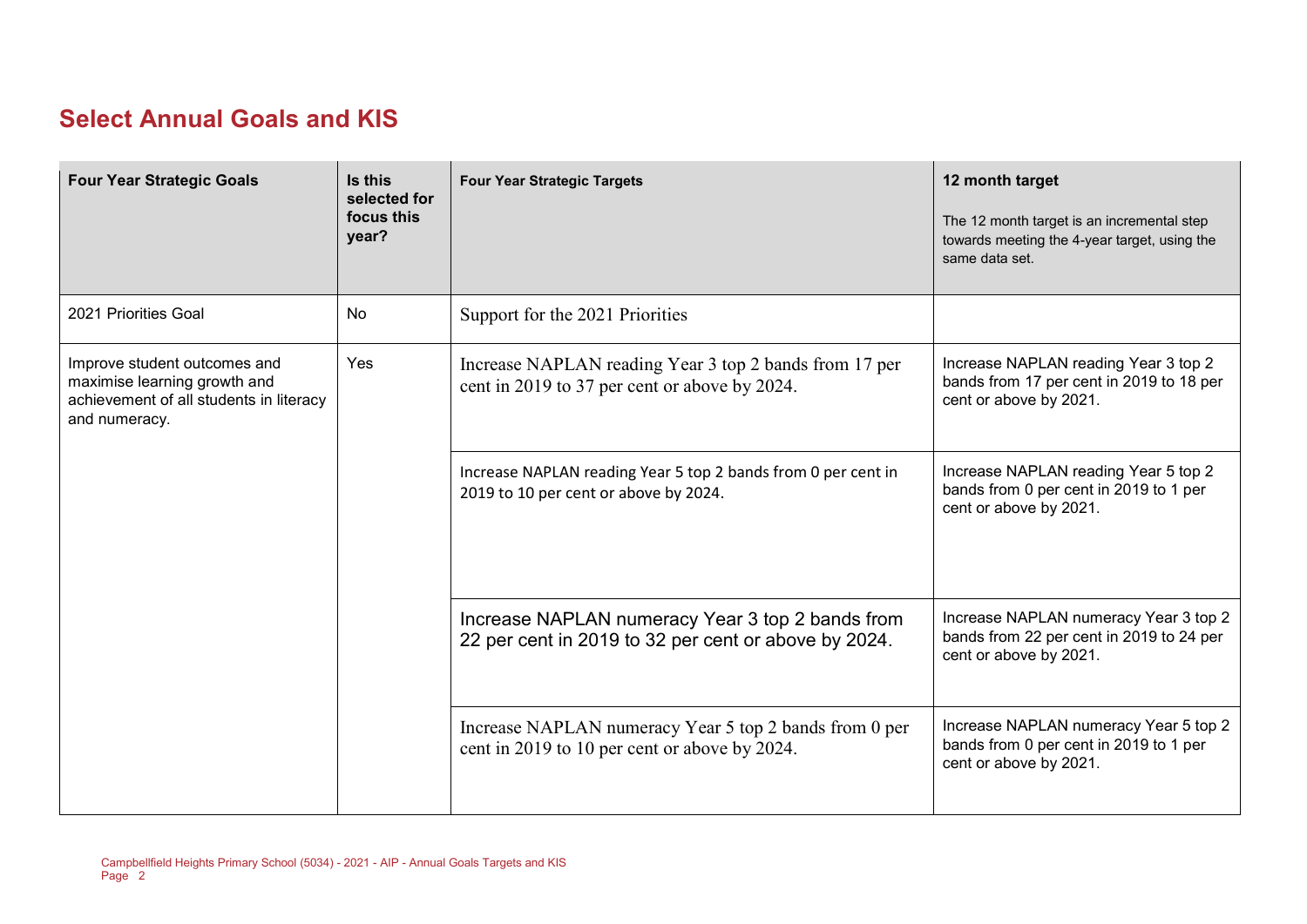|                                                                    |     | To increase Numeracy At and Above Benchmark Growth<br>Year 3-5 from 70 per cent in 2019 to 73 per cent in 2024.                                                                                                                                                                                                                                                                                                   | To increase Numeracy At and Above<br>Benchmark Growth Year 3-5 from 70 per<br>cent in 2019 to 71 per cent in 2021.                                                                                                                                                                                      |
|--------------------------------------------------------------------|-----|-------------------------------------------------------------------------------------------------------------------------------------------------------------------------------------------------------------------------------------------------------------------------------------------------------------------------------------------------------------------------------------------------------------------|---------------------------------------------------------------------------------------------------------------------------------------------------------------------------------------------------------------------------------------------------------------------------------------------------------|
|                                                                    |     | To increase Reading Above Benchmark Growth Year 3-5<br>from 6 per cent in 2019 to 16 per cent in 2024.                                                                                                                                                                                                                                                                                                            | To increase Reading Above Benchmark<br>Growth Year 3-5 from 62 per cent in 2019<br>to 63 per cent in 2021.                                                                                                                                                                                              |
|                                                                    |     | To increase the percentage of Equity Funded students achieving<br>middle relative growth in reading at year 5 from 36 per cent in<br>2019 to 44 per cent in 2024.<br>To increase the percentage of Equity Funded students achieving<br>high relative growth in reading at year 5 from 0 per cent in 2019 to<br>10 per cent in 2024.                                                                               | To increase the percentage of Equity<br>Funded students achieving middle and<br>high relative growth in reading at year 5.                                                                                                                                                                              |
| Improve student engagement, agency<br>and voice in their learning. | Yes | By 2024 positive responses in the Attitudes to School<br>survey Years 4 - 6 will increase for:<br>• Motivation and interest from 84 per cent (2019) to<br>87 per cent (2024)<br>• Student voice and agency from 81 per cent<br>(2019) to 84 per cent (2024)<br>• Respect for Diversity from 78 per cent (2019) to<br>81 per cent (2024)<br>• Sense of confidence from 84 per cent (2019) to<br>87 per cent (2024) | Motivation and interest from 84 per cent<br>(2019) to 85 per cent (2021)<br>Student voice and agency from 81 per<br>cent (2019) to 82 per cent (2021)<br>Respect for Diversity from 78 per cent<br>(2019) to 79 per cent (2021)<br>Sense of confidence from 84 per cent<br>(2019) to 85 per cent (2021) |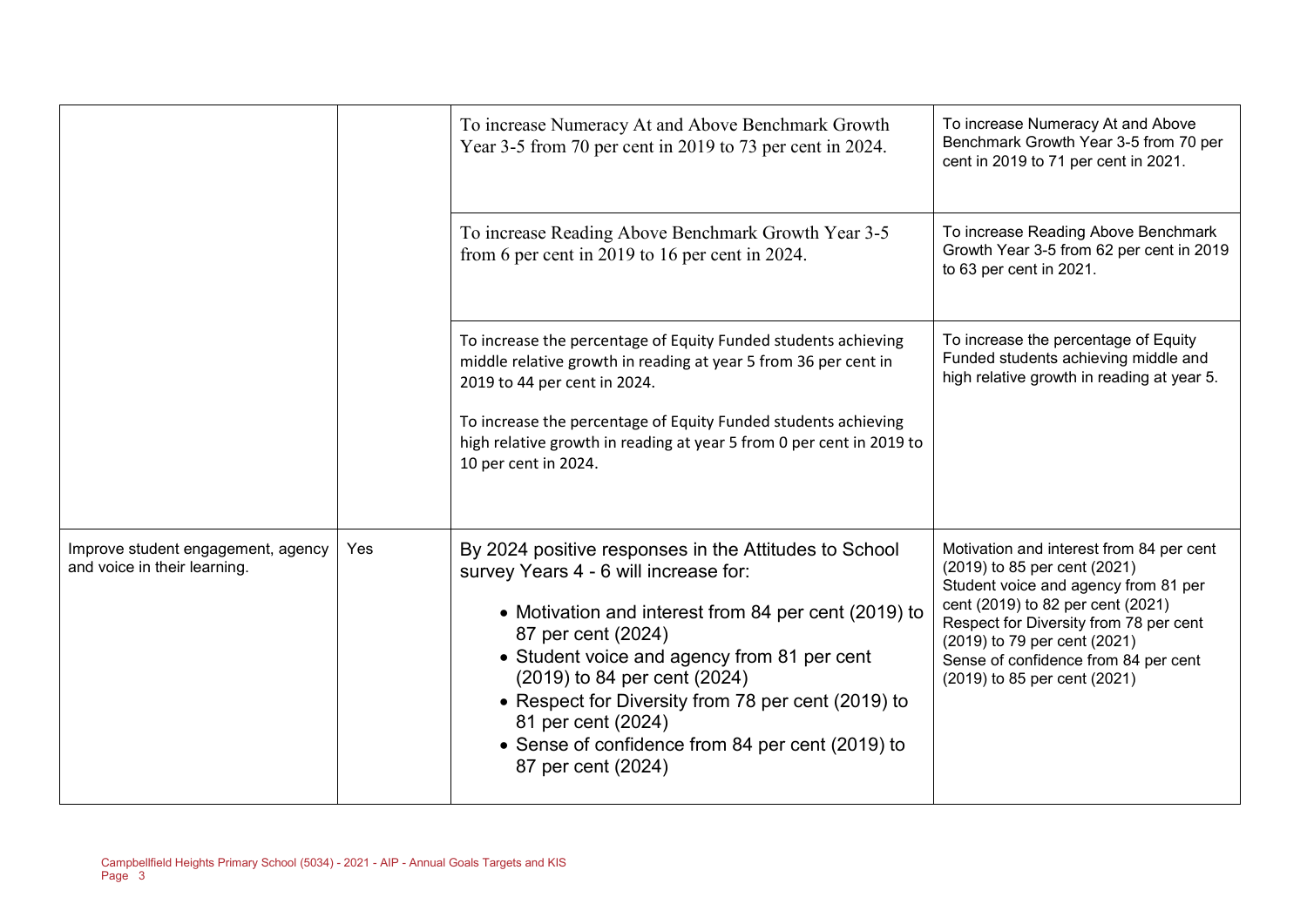| By 2024 positive responses in the School Staff Survey<br>(Prim/Teach) will increase for:<br>• Academic Emphasis from 37 per cent to<br>(2019) to 45 per cent (2024)<br>• Collective Efficacy from 48 per cent (2019) to 56<br>per cent (2024)<br>• Promote student ownership of learning from 79<br>per cent (2019) to 82 per cent (2024)<br>• Understand formative assessment from 86 per<br>cent (2019) to 89 per cent (2024)<br>• Use high impact teaching strategies from 64 per<br>cent (2019) to 69 per cent (2024)<br>• Use student feedback  from 64 per cent (2019)<br>to 69 per cent (2024)<br>• Understand how to analyse data from 64 per cent<br>(2019) to 69 per cent (2024) | Academic Emphasis from 37 per cent to<br>(2019) to 39 per cent (2021)<br>Collective Efficacy from 48 per cent<br>(2019) to 50 per cent (2021)<br>Promote student ownership of learning<br>from 79 per cent (2019) to 80 per cent<br>(2021)<br>Understand formative assessment from<br>86 per cent (2019) to 87 per cent (2021)<br>Use high impact teaching strategies from<br>64 per cent (2019) to 65 per cent (2021)<br>Use student feedback  from 64 per cent<br>(2019) to 65 per cent (2021)<br>Understand how to analyse data from 64<br>per cent (2019) to 65 per cent (2021) |
|--------------------------------------------------------------------------------------------------------------------------------------------------------------------------------------------------------------------------------------------------------------------------------------------------------------------------------------------------------------------------------------------------------------------------------------------------------------------------------------------------------------------------------------------------------------------------------------------------------------------------------------------------------------------------------------------|-------------------------------------------------------------------------------------------------------------------------------------------------------------------------------------------------------------------------------------------------------------------------------------------------------------------------------------------------------------------------------------------------------------------------------------------------------------------------------------------------------------------------------------------------------------------------------------|
| By 2024 positive responses in the Parent Opinion<br>Survey will increase for:<br>• Effective teaching from 91 per cent (2019) to 94<br>per cent (2024)                                                                                                                                                                                                                                                                                                                                                                                                                                                                                                                                     | Effective teaching from 91 per cent<br>(2019) to 92 per cent (2021)                                                                                                                                                                                                                                                                                                                                                                                                                                                                                                                 |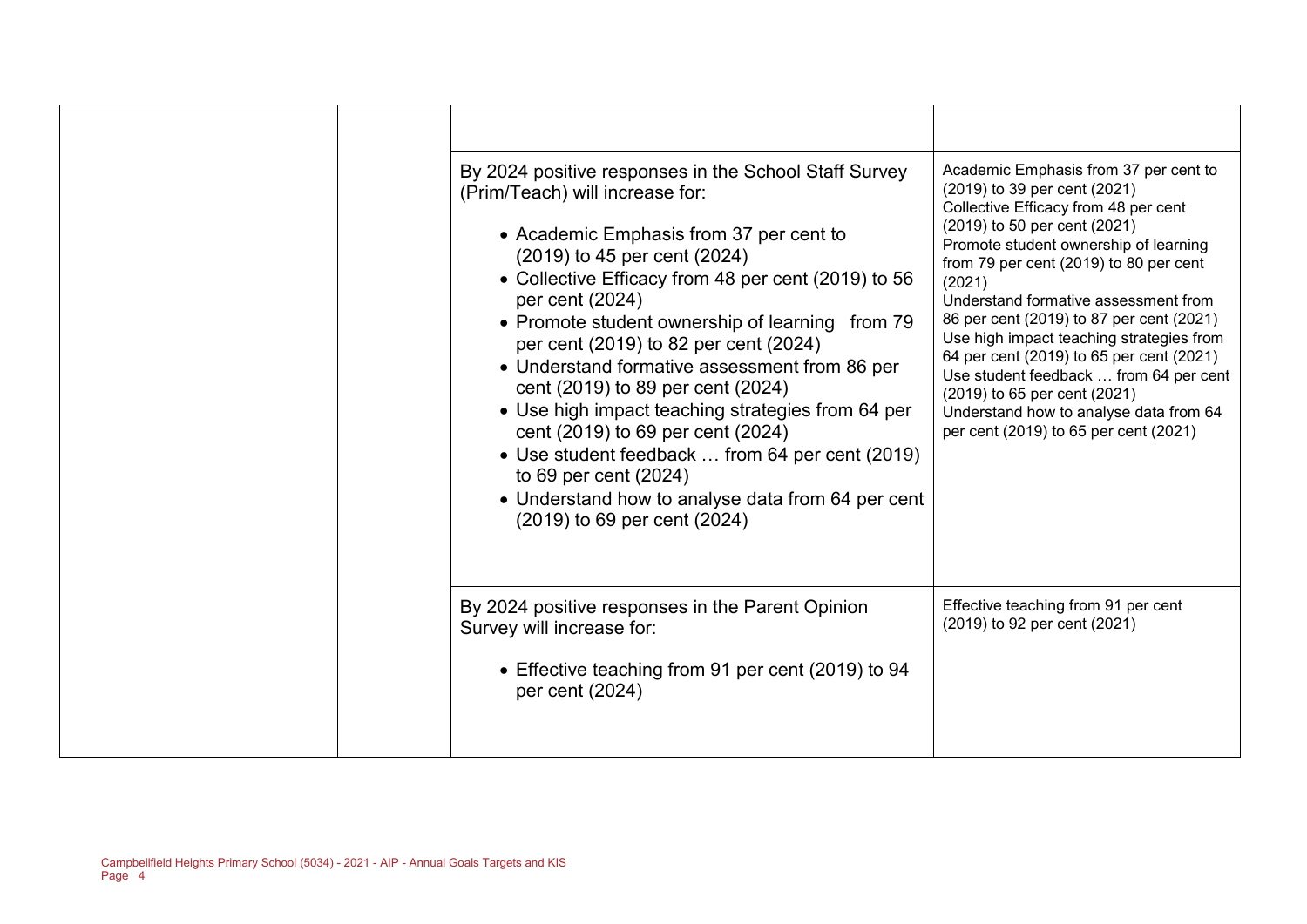|                                                                 |     | To decrease the number of 20 plus days from 30 per cent<br>of students in 2019 to below 20 per cent of students in 2024.                                                                                                                                               | To decrease the number of 20 plus days<br>from 30 per cent of students in 2019 to<br>below 29 per cent of students in 2021                                                |
|-----------------------------------------------------------------|-----|------------------------------------------------------------------------------------------------------------------------------------------------------------------------------------------------------------------------------------------------------------------------|---------------------------------------------------------------------------------------------------------------------------------------------------------------------------|
| Improve student learning through<br>enhanced parent engagement. | Yes | By 2024 positive responses in the School Staff Survey<br>(Prin/Teach) will increase for:<br>• Trust in students and parents from 35 per cent<br>(2019) to 43 per cent (2024)<br>• Parent and community involvement from 41 per<br>cent in (2019) to 49 per cent (2024) | Trust in students and parents from 35 per<br>cent (2019) to 37 per cent (2021)<br>Parent and community involvement from<br>41 per cent in (2019) to 43 per cent<br>(2021) |
|                                                                 |     | By 2024, Positive responses in the Parent Opinion<br>Survey will increase for:<br>• Parent participation and involvement from 79 per<br>cent (2019) to 82 per cent (2024)                                                                                              | Parent participation and involvement from<br>79 per cent (2019) to 80 per cent (2021)                                                                                     |

| Goal 1              | Improve student outcomes and maximise learning growth and achievement of all students in literacy and numeracy. |
|---------------------|-----------------------------------------------------------------------------------------------------------------|
| 12 Month Target 1.1 | Increase NAPLAN reading Year 3 top 2 bands from 17 per cent in 2019 to 18 per cent or above by 2021.            |
| 12 Month Target 1.2 | Increase NAPLAN reading Year 5 top 2 bands from 0 per cent in 2019 to 1 per cent or above by 2021.              |
| 12 Month Target 1.3 | Increase NAPLAN numeracy Year 3 top 2 bands from 22 per cent in 2019 to 24 per cent or above by 2021.           |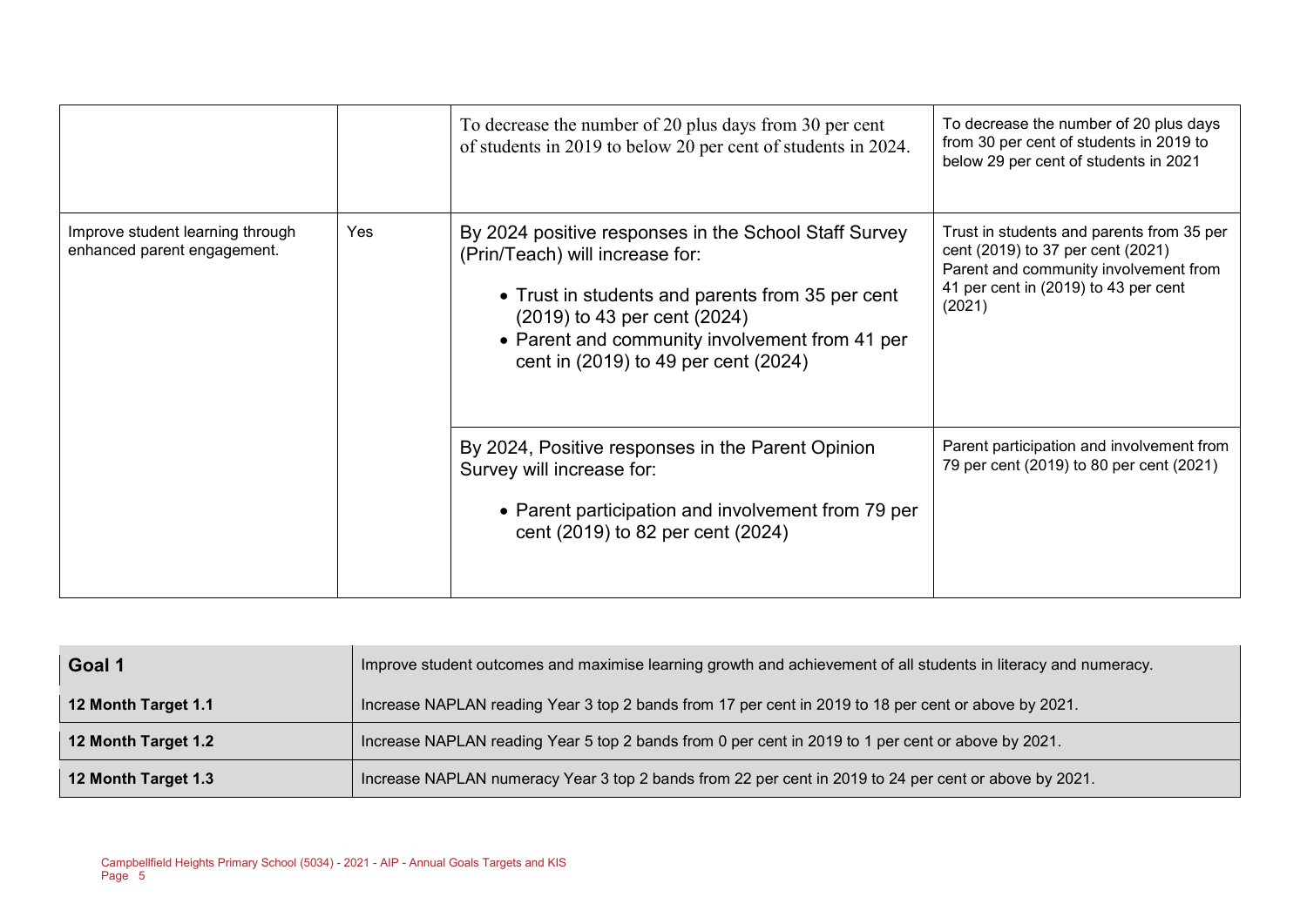| 12 Month Target 1.4                                                                                                                                                                                                                                                                       | Increase NAPLAN numeracy Year 5 top 2 bands from 0 per cent in 2019 to 1 per cent or above by 2021.                                                                                                                                                                                                                                                                                                                                                                                                                                                                                                                                                                                                                                                                                                           |                                              |  |  |  |
|-------------------------------------------------------------------------------------------------------------------------------------------------------------------------------------------------------------------------------------------------------------------------------------------|---------------------------------------------------------------------------------------------------------------------------------------------------------------------------------------------------------------------------------------------------------------------------------------------------------------------------------------------------------------------------------------------------------------------------------------------------------------------------------------------------------------------------------------------------------------------------------------------------------------------------------------------------------------------------------------------------------------------------------------------------------------------------------------------------------------|----------------------------------------------|--|--|--|
| 12 Month Target 1.5                                                                                                                                                                                                                                                                       | To increase Numeracy At and Above Benchmark Growth Year 3-5 from 70 per cent in 2019 to 71 per cent in 2021.                                                                                                                                                                                                                                                                                                                                                                                                                                                                                                                                                                                                                                                                                                  |                                              |  |  |  |
| 12 Month Target 1.6                                                                                                                                                                                                                                                                       | To increase Reading Above Benchmark Growth Year 3-5 from 62 per cent in 2019 to 63 per cent in 2021.                                                                                                                                                                                                                                                                                                                                                                                                                                                                                                                                                                                                                                                                                                          |                                              |  |  |  |
| 12 Month Target 1.7                                                                                                                                                                                                                                                                       | To increase the percentage of Equity Funded students achieving middle and high relative growth in reading at year 5.                                                                                                                                                                                                                                                                                                                                                                                                                                                                                                                                                                                                                                                                                          |                                              |  |  |  |
| <b>Key Improvement Strategies</b>                                                                                                                                                                                                                                                         |                                                                                                                                                                                                                                                                                                                                                                                                                                                                                                                                                                                                                                                                                                                                                                                                               | Is this KIS selected for focus this<br>year? |  |  |  |
| KIS <sub>1</sub><br><b>Building practice excellence</b>                                                                                                                                                                                                                                   | Embed an Instructional model consistently across the school.                                                                                                                                                                                                                                                                                                                                                                                                                                                                                                                                                                                                                                                                                                                                                  | Yes                                          |  |  |  |
| KIS <sub>2</sub><br>Evaluating impact on learning                                                                                                                                                                                                                                         | Build teacher capability to utilise data and a range of assessment strategies to teach to a<br>student's point of learning.                                                                                                                                                                                                                                                                                                                                                                                                                                                                                                                                                                                                                                                                                   | <b>No</b>                                    |  |  |  |
| KIS <sub>3</sub><br>Evidence-based high-impact teaching<br>strategies                                                                                                                                                                                                                     | Implement high-impact teaching strategies.                                                                                                                                                                                                                                                                                                                                                                                                                                                                                                                                                                                                                                                                                                                                                                    | Yes                                          |  |  |  |
| KIS <sub>4</sub><br><b>Building practice excellence</b>                                                                                                                                                                                                                                   | Build teacher capacity to differentiate the learning to meet individual need.<br>No                                                                                                                                                                                                                                                                                                                                                                                                                                                                                                                                                                                                                                                                                                                           |                                              |  |  |  |
| Explain why the school has selected this<br>KIS as a focus for this year. Please make<br>reference to the self-evaluation, relevant<br>school data, the progress against School<br>Strategic Plan (SSP) goals, targets, and the<br>diagnosis of issues requiring particular<br>attention. | In line with the 2021 Priority Goals for Learning catch-up and extension (please refer to AIP document titled: 2021 (16 Oct-17<br>Oct)), our 2021 School Review and recommendations, we aim to increase teacher capacity to teach at point of need,<br>effectively analyse data and embed the instructional model and use of HITS to increase student growth and achievement. With<br>interrupted schooling in 2020 and 2021 due to remote learning, CHPS has selected this KIS because teaching needs to have<br>high impact in all settings - classroom, specialists, tutoring, intervention. Embedding a consistent whole school model will<br>ensure students are exposed to various modes of teaching and learning, including whole class, small group, peer and<br>individual instruction and learning. |                                              |  |  |  |
| Goal 2                                                                                                                                                                                                                                                                                    | Improve student engagement, agency and voice in their learning.                                                                                                                                                                                                                                                                                                                                                                                                                                                                                                                                                                                                                                                                                                                                               |                                              |  |  |  |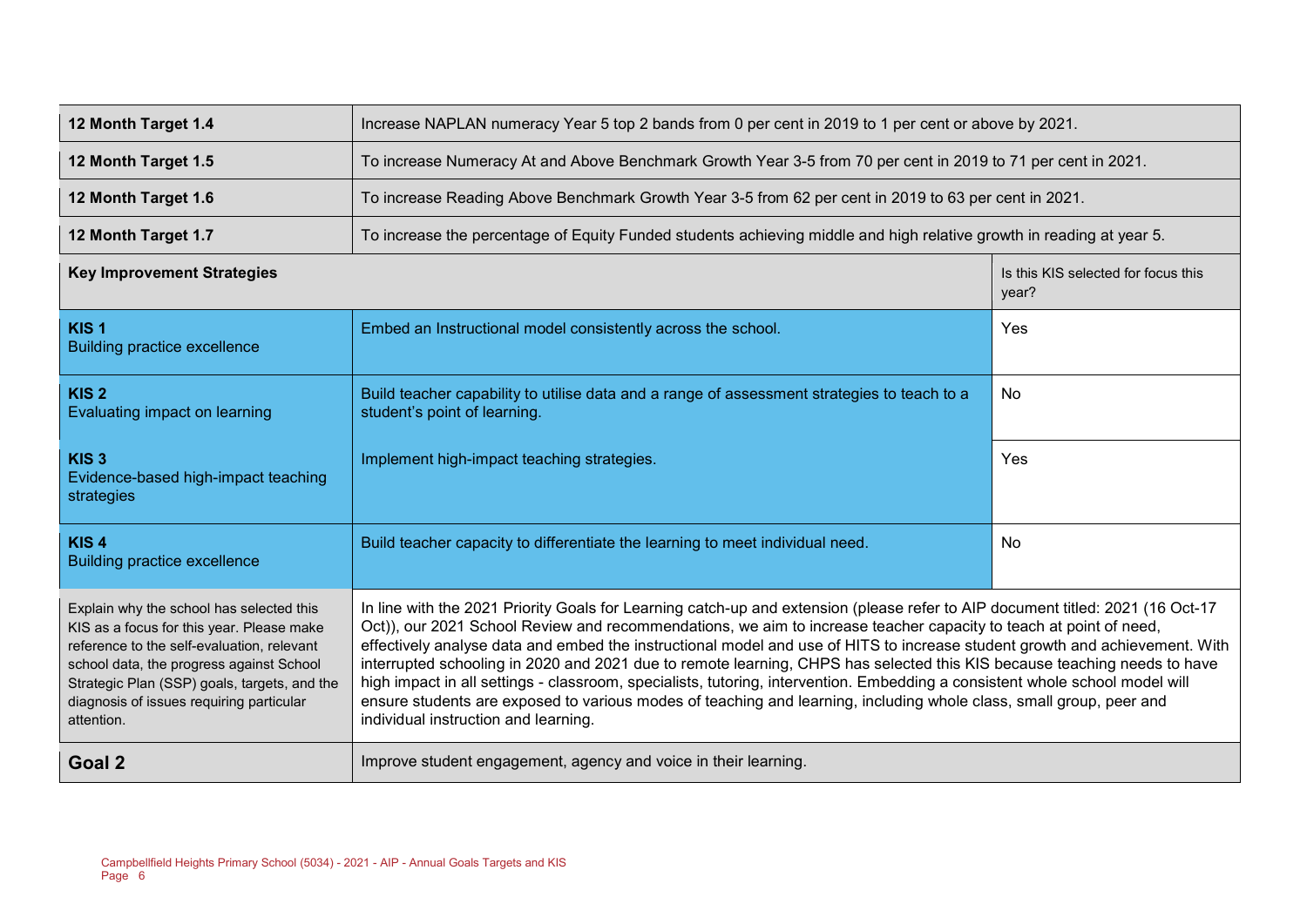| 12 Month Target 2.1                                                                                                                         | Motivation and interest from 84 per cent (2019) to 85 per cent (2021)<br>Student voice and agency from 81 per cent (2019) to 82 per cent (2021)<br>Respect for Diversity from 78 per cent (2019) to 79 per cent (2021)<br>Sense of confidence from 84 per cent (2019) to 85 per cent (2021)                                                                                                                                                                                                                                                                 |                                              |  |  |
|---------------------------------------------------------------------------------------------------------------------------------------------|-------------------------------------------------------------------------------------------------------------------------------------------------------------------------------------------------------------------------------------------------------------------------------------------------------------------------------------------------------------------------------------------------------------------------------------------------------------------------------------------------------------------------------------------------------------|----------------------------------------------|--|--|
| 12 Month Target 2.2                                                                                                                         | Academic Emphasis from 37 per cent to (2019) to 39 per cent (2021)<br>Collective Efficacy from 48 per cent (2019) to 50 per cent (2021)<br>Promote student ownership of learning from 79 per cent (2019) to 80 per cent (2021)<br>Understand formative assessment from 86 per cent (2019) to 87 per cent (2021)<br>Use high impact teaching strategies from 64 per cent (2019) to 65 per cent (2021)<br>Use student feedback  from 64 per cent (2019) to 65 per cent (2021)<br>Understand how to analyse data from 64 per cent (2019) to 65 per cent (2021) |                                              |  |  |
| 12 Month Target 2.3<br>Effective teaching from 91 per cent (2019) to 92 per cent (2021)                                                     |                                                                                                                                                                                                                                                                                                                                                                                                                                                                                                                                                             |                                              |  |  |
| To decrease the number of 20 plus days from 30 per cent of students in 2019 to below 29 per cent of students in 2021<br>12 Month Target 2.4 |                                                                                                                                                                                                                                                                                                                                                                                                                                                                                                                                                             |                                              |  |  |
| <b>Key Improvement Strategies</b>                                                                                                           |                                                                                                                                                                                                                                                                                                                                                                                                                                                                                                                                                             | Is this KIS selected for focus this<br>year? |  |  |
| KIS <sub>1</sub><br><b>Empowering students and building</b><br>school pride                                                                 | Develop and implement a school wide framework for student voice and agency.                                                                                                                                                                                                                                                                                                                                                                                                                                                                                 | Yes                                          |  |  |
| KIS <sub>2</sub><br>Intellectual engagement and self-<br>awareness                                                                          | Build teacher capacity to understand and apply metacognitive practices and evidence<br>based high impact teaching strategies.                                                                                                                                                                                                                                                                                                                                                                                                                               | No                                           |  |  |
| KIS <sub>3</sub><br>Setting expectations and promoting<br>inclusion                                                                         | Develop and implement whole school approaches to inclusion focussing on student<br>engagement in learning.                                                                                                                                                                                                                                                                                                                                                                                                                                                  | No                                           |  |  |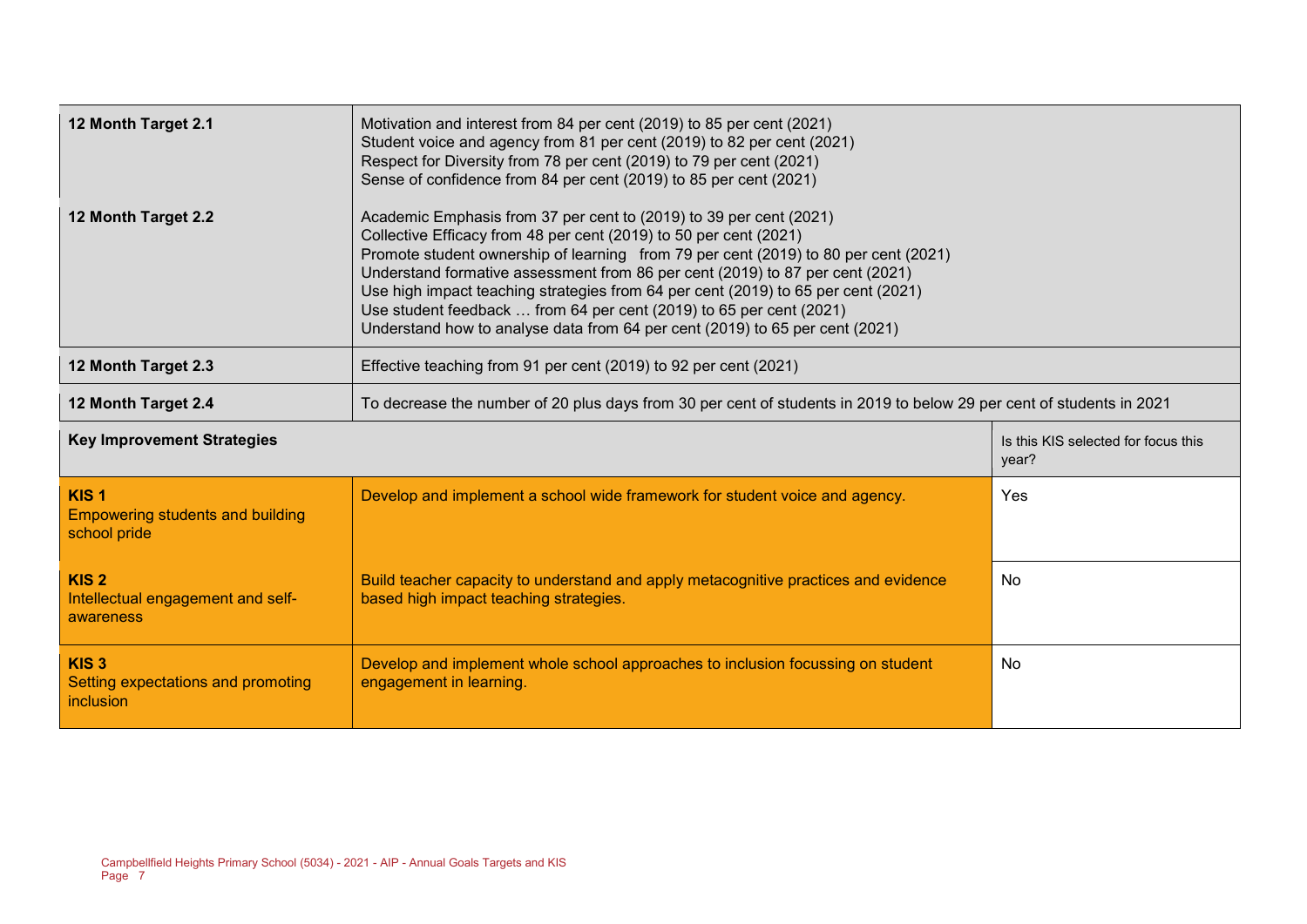| Explain why the school has selected this<br>KIS as a focus for this year. Please make<br>reference to the self-evaluation, relevant<br>school data, the progress against School<br>Strategic Plan (SSP) goals, targets, and the<br>diagnosis of issues requiring particular<br>attention. | In line with the 2021 Priority Goals for Happy, active and healthy kids (please refer to AIP document titled: 2021 (16 Oct-17<br>Oct)), our 2021 School Review and recommendations, we aim to activate student voice and agency in their learning. Our<br>recent school review and feedback from surveys, observations and conversations has revealed low levels of student agency in<br>their learning and minimal opportunities for student voice. In addition to SVAL - CHPS will continue to focus on SWPBS,<br>RRRR and wellbeing initiatives.                                                                                                                |                                              |  |  |
|-------------------------------------------------------------------------------------------------------------------------------------------------------------------------------------------------------------------------------------------------------------------------------------------|--------------------------------------------------------------------------------------------------------------------------------------------------------------------------------------------------------------------------------------------------------------------------------------------------------------------------------------------------------------------------------------------------------------------------------------------------------------------------------------------------------------------------------------------------------------------------------------------------------------------------------------------------------------------|----------------------------------------------|--|--|
| Goal 3                                                                                                                                                                                                                                                                                    | Improve student learning through enhanced parent engagement.                                                                                                                                                                                                                                                                                                                                                                                                                                                                                                                                                                                                       |                                              |  |  |
| 12 Month Target 3.1                                                                                                                                                                                                                                                                       | Trust in students and parents from 35 per cent (2019) to 37 per cent (2021)<br>Parent and community involvement from 41 per cent in (2019) to 43 per cent (2021)                                                                                                                                                                                                                                                                                                                                                                                                                                                                                                   |                                              |  |  |
| Parent participation and involvement from 79 per cent (2019) to 80 per cent (2021)<br>12 Month Target 3.2                                                                                                                                                                                 |                                                                                                                                                                                                                                                                                                                                                                                                                                                                                                                                                                                                                                                                    |                                              |  |  |
| <b>Key Improvement Strategies</b>                                                                                                                                                                                                                                                         |                                                                                                                                                                                                                                                                                                                                                                                                                                                                                                                                                                                                                                                                    | Is this KIS selected for focus this<br>year? |  |  |
| KIS <sub>1</sub><br><b>Building communities</b>                                                                                                                                                                                                                                           | Enhance learning partnerships between the students, staff and families.                                                                                                                                                                                                                                                                                                                                                                                                                                                                                                                                                                                            | Yes                                          |  |  |
| KIS <sub>2</sub><br>Parents and carers as partners                                                                                                                                                                                                                                        | Develop methods of communication and establish meaningful partnerships with<br>No<br>parents/carers.                                                                                                                                                                                                                                                                                                                                                                                                                                                                                                                                                               |                                              |  |  |
| Explain why the school has selected this<br>KIS as a focus for this year. Please make<br>reference to the self-evaluation, relevant<br>school data, the progress against School<br>Strategic Plan (SSP) goals, targets, and the<br>diagnosis of issues requiring particular<br>attention. | In line with the 2021 Priority Goals for Connected schools (please refer to AIP document titled: 2021 (16 Oct-17 Oct)), our<br>2021 School Review and recommendations, we aim to enhance learning partnerships between the students, staff and families<br>- initially by bridging the digital divide. Through remote learning CHPS discovered many parents and students were not<br>connected to school's various apps and had limited access to digital resources for students at home, often relying on the<br>parent's phone for access. Parent feedback included streamlining platforms, to combat confusion regarding purpose of<br>applications being used. |                                              |  |  |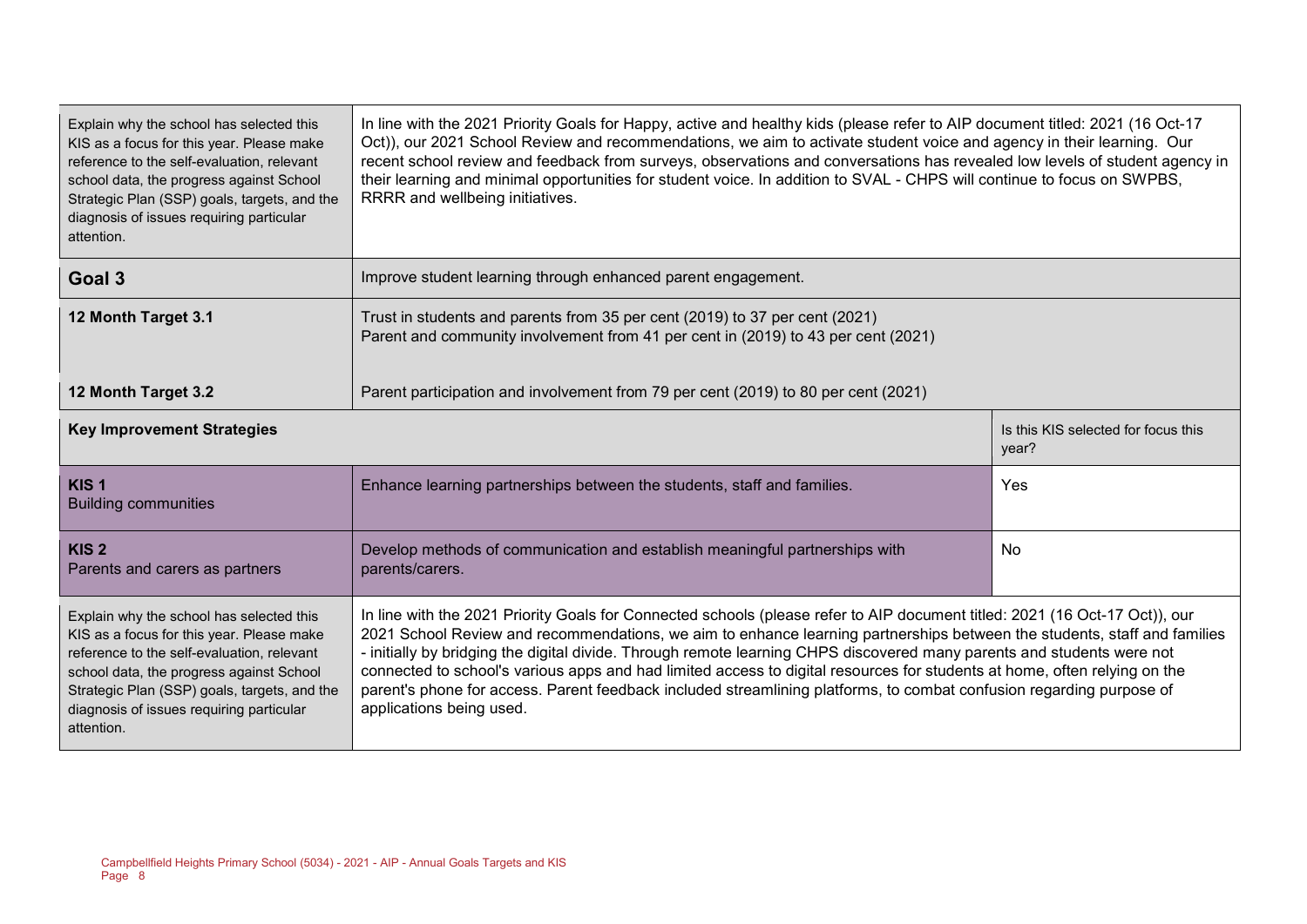## **Define Actions, Outcomes and Activities**

| Goal 1                                                  | Improve student outcomes and maximise learning growth and achievement of all students in literacy and numeracy.                                                                                                                                                                                                                                                                                                                                                                                                                                                                                                                                                                                                                                                                                                                                                                                                                                                                                                                                                                                                                                                                  |
|---------------------------------------------------------|----------------------------------------------------------------------------------------------------------------------------------------------------------------------------------------------------------------------------------------------------------------------------------------------------------------------------------------------------------------------------------------------------------------------------------------------------------------------------------------------------------------------------------------------------------------------------------------------------------------------------------------------------------------------------------------------------------------------------------------------------------------------------------------------------------------------------------------------------------------------------------------------------------------------------------------------------------------------------------------------------------------------------------------------------------------------------------------------------------------------------------------------------------------------------------|
| 12 Month Target 1.1                                     | Increase NAPLAN reading Year 3 top 2 bands from 17 per cent in 2019 to 18 per cent or above by 2021.                                                                                                                                                                                                                                                                                                                                                                                                                                                                                                                                                                                                                                                                                                                                                                                                                                                                                                                                                                                                                                                                             |
| 12 Month Target 1.2                                     | Increase NAPLAN reading Year 5 top 2 bands from 0 per cent in 2019 to 1 per cent or above by 2021.                                                                                                                                                                                                                                                                                                                                                                                                                                                                                                                                                                                                                                                                                                                                                                                                                                                                                                                                                                                                                                                                               |
| 12 Month Target 1.3                                     | Increase NAPLAN numeracy Year 3 top 2 bands from 22 per cent in 2019 to 24 per cent or above by 2021.                                                                                                                                                                                                                                                                                                                                                                                                                                                                                                                                                                                                                                                                                                                                                                                                                                                                                                                                                                                                                                                                            |
| 12 Month Target 1.4                                     | Increase NAPLAN numeracy Year 5 top 2 bands from 0 per cent in 2019 to 1 per cent or above by 2021.                                                                                                                                                                                                                                                                                                                                                                                                                                                                                                                                                                                                                                                                                                                                                                                                                                                                                                                                                                                                                                                                              |
| 12 Month Target 1.5                                     | To increase Numeracy At and Above Benchmark Growth Year 3-5 from 70 per cent in 2019 to 71 per cent in 2021.                                                                                                                                                                                                                                                                                                                                                                                                                                                                                                                                                                                                                                                                                                                                                                                                                                                                                                                                                                                                                                                                     |
| 12 Month Target 1.6                                     | To increase Reading Above Benchmark Growth Year 3-5 from 62 per cent in 2019 to 63 per cent in 2021.                                                                                                                                                                                                                                                                                                                                                                                                                                                                                                                                                                                                                                                                                                                                                                                                                                                                                                                                                                                                                                                                             |
| 12 Month Target 1.7                                     | To increase the percentage of Equity Funded students achieving middle and high relative growth in reading at year 5.                                                                                                                                                                                                                                                                                                                                                                                                                                                                                                                                                                                                                                                                                                                                                                                                                                                                                                                                                                                                                                                             |
| KIS <sub>1</sub><br><b>Building practice excellence</b> | Embed an Instructional model consistently across the school.                                                                                                                                                                                                                                                                                                                                                                                                                                                                                                                                                                                                                                                                                                                                                                                                                                                                                                                                                                                                                                                                                                                     |
| <b>Actions</b>                                          | <b>Whole School Level</b><br>-Plan whole school professional learning on identified current practice throughout the year (i.e. instructional model)<br>-Maintain PLCs/PLTs structures to support staff collaboration and reflection of strengthen teaching practices<br>-Evaluate & identify improvement areas of our current teaching practices & approach (i.e. barriers & gaps) *RL, tutoring<br><b>Classroom Level</b><br>-Plan professional learning & reflect individually & collaboratively upon current practice (i.e. draw on current research & use an<br>inquiry improvement cycle)<br>-Embed & incorporate a consistent instructional model approach, including language into the classroom practice<br>-Continue to evolve teaching practices & time for staff to discuss & adapt strategies (i.e. refine practices through a coaching cycles)<br>Individual & Tailored Level<br>-Build staff capacity to understand & implement an instructional model<br>-Time for staff to reflect & assess individual current teaching practices<br>-Actively participate in coaching sessions, peer observations to discuss feedback, individual learning growth & development |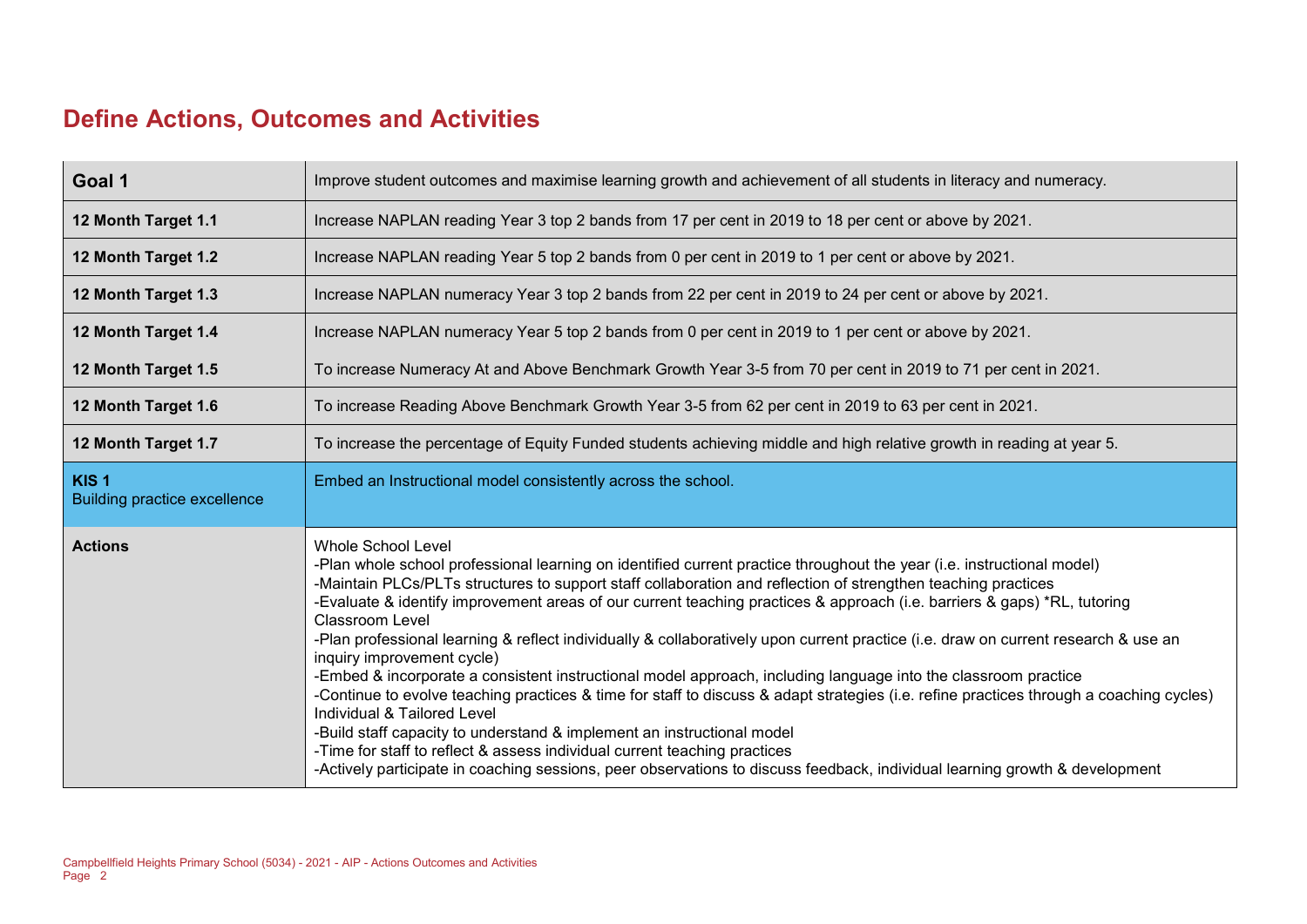| <b>Outcomes</b>                                                                                                                                       | <b>Whole School Level</b><br>-Staff will confidently understand & accurately identify the elements & features of an instructional model<br>-Teachers will consistently & explicitly implement the school's instructional model with the use of agreed language<br>-PLCs & PLTs will meet to engage in reflective practices & develop an instructional model criteria<br><b>Classroom Level</b><br>-Teachers will consistently implement the agreed instructional model in their classroom practice<br>-Students will know how lessons are structured and how this supports their learning<br>Individual & Tailored Level<br>-Teachers will have ownership in developing the schools instructional model<br>-Teachers will be accountable for using the schools instructional model effectively<br>-Teachers will monitor & evaluate their instructional model practice |                                                                                |                                 |                                  |                                                 |
|-------------------------------------------------------------------------------------------------------------------------------------------------------|------------------------------------------------------------------------------------------------------------------------------------------------------------------------------------------------------------------------------------------------------------------------------------------------------------------------------------------------------------------------------------------------------------------------------------------------------------------------------------------------------------------------------------------------------------------------------------------------------------------------------------------------------------------------------------------------------------------------------------------------------------------------------------------------------------------------------------------------------------------------|--------------------------------------------------------------------------------|---------------------------------|----------------------------------|-------------------------------------------------|
| <b>Success Indicators</b>                                                                                                                             | <b>Whole School Level</b><br>-Evidence of staff being active participants in whole school professional learning<br>-Evidence that staff were valued & accountable for refining the schools instructional model<br>-PLC agenda/minutes with comments on practice impacted by change in teacher practice<br>Classroom Level<br>-The schools instructional model is embedded & evident in the classroom (i.e. criteria to review practice)<br>-Students will be able to explain elements of the instructional model & explain how this supports their learning (i.e. survey, data<br>collection, learning walks)<br>Individual & Tailored Level<br>-Individual goal reflections & progress evidence<br>-Peer observation, feedback sessions & coaching correspondence documented & impact evaluated                                                                       |                                                                                |                                 |                                  |                                                 |
| <b>Activities and Milestones</b>                                                                                                                      |                                                                                                                                                                                                                                                                                                                                                                                                                                                                                                                                                                                                                                                                                                                                                                                                                                                                        | Who                                                                            | Is this a PL<br><b>Priority</b> | When                             | <b>Budget</b>                                   |
| <b>Whole School Level</b><br>Plan whole school professional learning on identified current<br>practice throughout the year (i.e. instructional model) |                                                                                                                                                                                                                                                                                                                                                                                                                                                                                                                                                                                                                                                                                                                                                                                                                                                                        | $\triangleright$ Leading Teacher(s)<br>$\triangleright$ Learning Specialist(s) | $\overline{M}$ PLP<br>Priority  | from:<br>Term 3<br>to:<br>Term 4 | \$0.00<br>$\Box$ Equity funding will<br>be used |
| <b>Whole School Level</b><br>Evaluate & identify improvement areas of our current teaching<br>practices & approach (i.e. barriers & gaps)             |                                                                                                                                                                                                                                                                                                                                                                                                                                                                                                                                                                                                                                                                                                                                                                                                                                                                        | $\triangleright$ Leading Teacher(s)<br>$\triangleright$ Learning Specialist(s) | <b>PLP</b><br>H<br>Priority     | from:<br>Term 3                  | \$0.00                                          |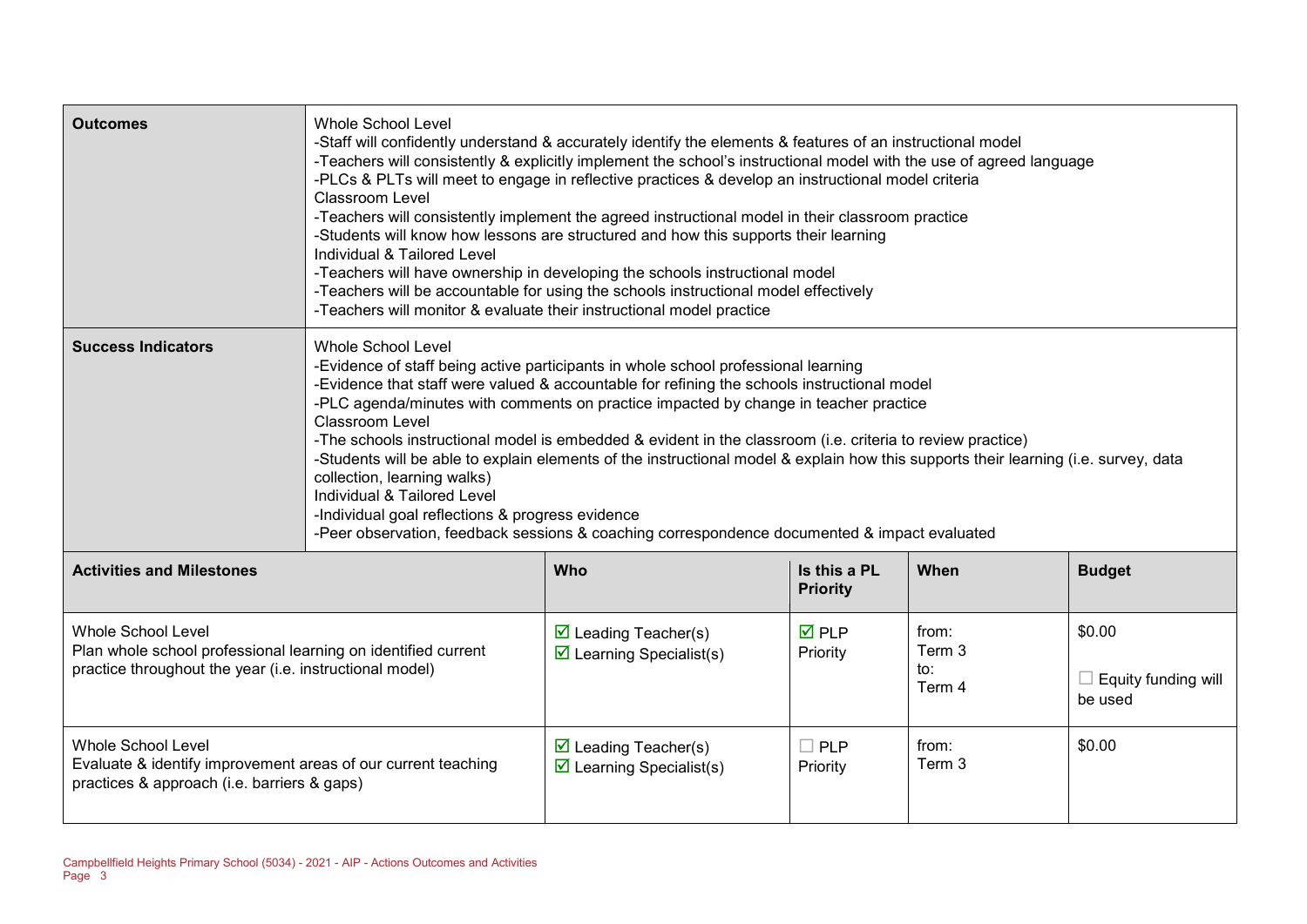|                                                                                                                                                                                       |                                            |                                                                                                                      |                         | to:<br>Term 4                    | Equity funding will<br>be used           |
|---------------------------------------------------------------------------------------------------------------------------------------------------------------------------------------|--------------------------------------------|----------------------------------------------------------------------------------------------------------------------|-------------------------|----------------------------------|------------------------------------------|
| Classroom Level<br>Plan professional learning & reflect individually & collaboratively<br>upon current practice (i.e. draw on current research & use an<br>inquiry improvement cycle) |                                            | $\triangleright$ Leading Teacher(s)<br>$\triangleright$ Learning Specialist(s)                                       | <b>ØPLP</b><br>Priority | from:<br>Term 3<br>to:<br>Term 4 | \$0.00<br>Equity funding will<br>be used |
| <b>Classroom Level</b><br>Embed & incorporate a consistent instructional model approach,<br>including language into the classroom practice                                            |                                            | $\triangleright$ Learning Specialist(s)<br>$\overline{\mathbf{M}}$ Teacher(s)                                        | $\Box$ PLP<br>Priority  | from:<br>Term 3<br>to:<br>Term 4 | \$0.00<br>Equity funding will<br>be used |
| Individual & Tailored Level<br>Build staff capacity to understand & implement an instructional<br>model                                                                               |                                            | $\triangleright$ Learning Specialist(s)<br>$\overline{\mathbf{M}}$ Teacher(s)                                        | $\Box$ PLP<br>Priority  | from:<br>Term 3<br>to:<br>Term 4 | \$0.00<br>Equity funding will<br>be used |
| Individual & Tailored Level<br>Time for staff to reflect & assess individual current teaching<br>practices                                                                            |                                            | $\triangleright$ Leading Teacher(s)<br>$\triangleright$ Learning Specialist(s)<br>$\overline{\mathbf{M}}$ Teacher(s) | $\Box$ PLP<br>Priority  | from:<br>Term 3<br>to:<br>Term 4 | \$0.00<br>Equity funding will<br>be used |
| Individual & Tailored Level<br>Actively participate in coaching sessions, peer observations to<br>discuss feedback, individual learning growth & development                          |                                            | $\triangleright$ Leading Teacher(s)<br>$\triangleright$ Learning Specialist(s)<br>$\overline{\mathbf{M}}$ Teacher(s) | $\Box$ PLP<br>Priority  | from:<br>Term 3<br>to:<br>Term 4 | \$0.00<br>Equity funding will<br>be used |
| KIS <sub>2</sub>                                                                                                                                                                      | Implement high-impact teaching strategies. |                                                                                                                      |                         |                                  |                                          |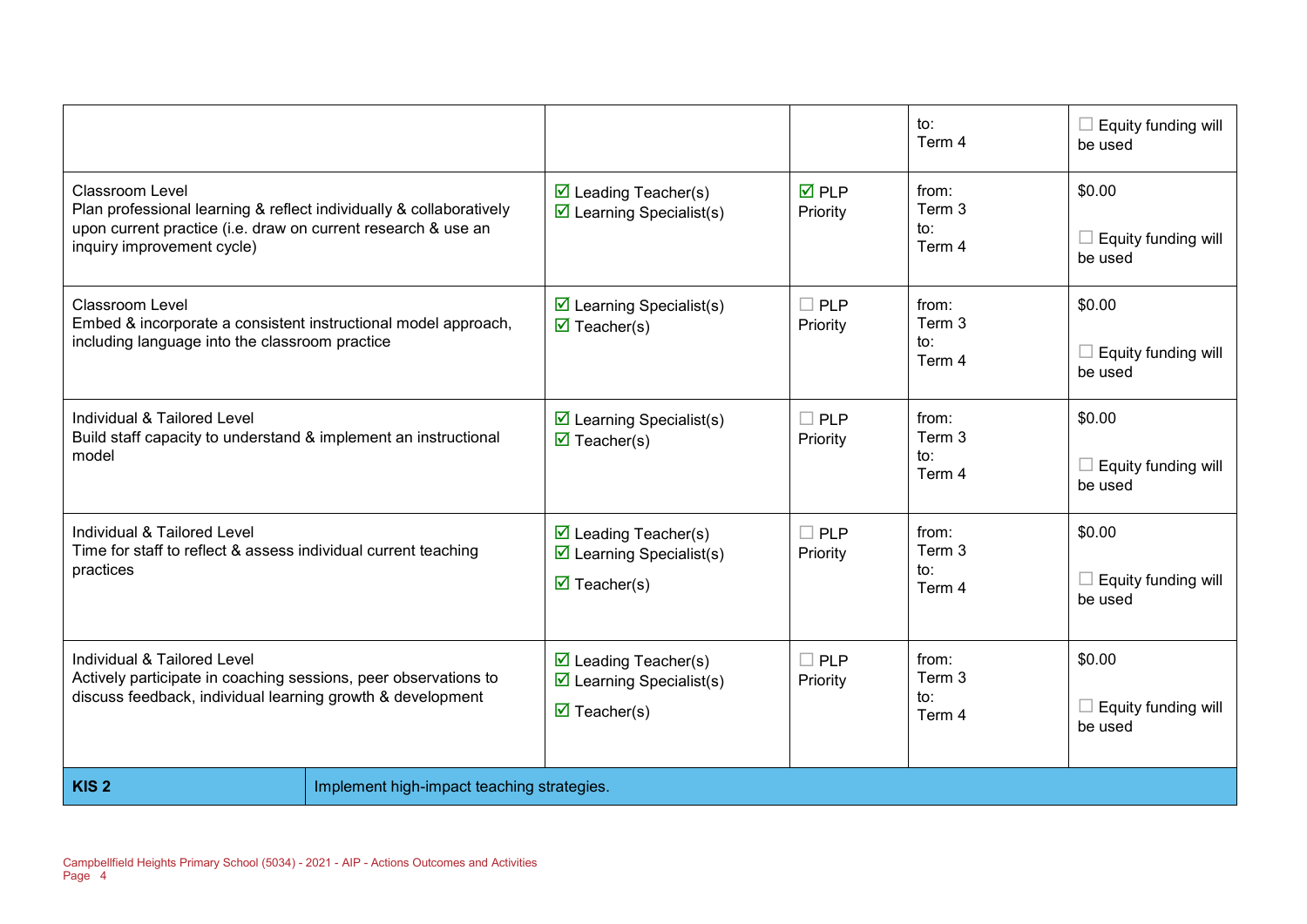| Evidence-based high-impact<br>teaching strategies |                                                                                                                                                                                                                                                                                                                                                                                                                                                                                                                                                                                                                                                                                                                                                                                                                                                                                                                                                                                                                                                                                                                                                                                                            |
|---------------------------------------------------|------------------------------------------------------------------------------------------------------------------------------------------------------------------------------------------------------------------------------------------------------------------------------------------------------------------------------------------------------------------------------------------------------------------------------------------------------------------------------------------------------------------------------------------------------------------------------------------------------------------------------------------------------------------------------------------------------------------------------------------------------------------------------------------------------------------------------------------------------------------------------------------------------------------------------------------------------------------------------------------------------------------------------------------------------------------------------------------------------------------------------------------------------------------------------------------------------------|
| <b>Actions</b>                                    | <b>Whole School Level</b><br>-Plan whole school professional learning with a focus on the 'purpose' of High Impact Teaching Strategies (HITS)<br>-Build middle leadership expertise to deliver & facilitate professional learning<br>-Establish a clear understanding of how HITS is linked to the schools instructional model 'Workshop Model'<br>-Revist & strengthen the use of HITS in classrooms, with a focus on Structuring Lessons, Explicit Teaching, Collaborative Learning &<br><b>Worked Examples</b><br>-PLCs & PLTs will meet to engage in reflective practices & professional conversations for the purpose of building teacher capacity<br><b>Classroom Level</b><br>-Teachers to engage in reflective practice through coaching, mentoring, peer observations & learning walks<br>-Teachers will use evidence of professional learning of HITS to guide classroom practice<br>-Students will begin to engage in KWL at the beginning & at the end of a unit of work<br>Individual & Tailored Level<br>-Teachers will reflect on their own classroom practice & identify strengths & areas for improvement<br>-Teachers will audit their own repertoire of HITS strategies used in lessons |
| <b>Outcomes</b>                                   | <b>Whole School Level</b><br>-Some HITS are referenced in PLTs & PLCs<br>-Move practice from evolving to embedding HITS<br><b>Classroom Level</b><br>-Some HITS is visible in the classroom<br>-Teachers to provide students with an opportunity to reflect on their own knowledge at the beginning & end of a unit of work<br>-Students will be able to articulate their learning journey in a unit of work with the use of KWL (Know, Want, Learnt)<br>Individual & Tailored Level<br>-An understanding of what HITS is & what it isn't<br>-Teachers will engage in peer observations, coaching, mentoring & learning walks<br>-Teachers will engage in professional conversations referencing HITS<br>-Teachers will monitor & evaluate their learning journey & growth through self assessment                                                                                                                                                                                                                                                                                                                                                                                                         |
| <b>Success Indicators</b>                         | <b>Whole School Level</b><br>-Evidence of staff being active participants in whole school professional learning<br>-Referenced in PLC documentation<br><b>Classroom Level</b><br>-Referenced in coaching cycles, peer observations, mentoring & learning walks<br>-Evidence of student learning growth (e.g. summative & formative assessment)                                                                                                                                                                                                                                                                                                                                                                                                                                                                                                                                                                                                                                                                                                                                                                                                                                                             |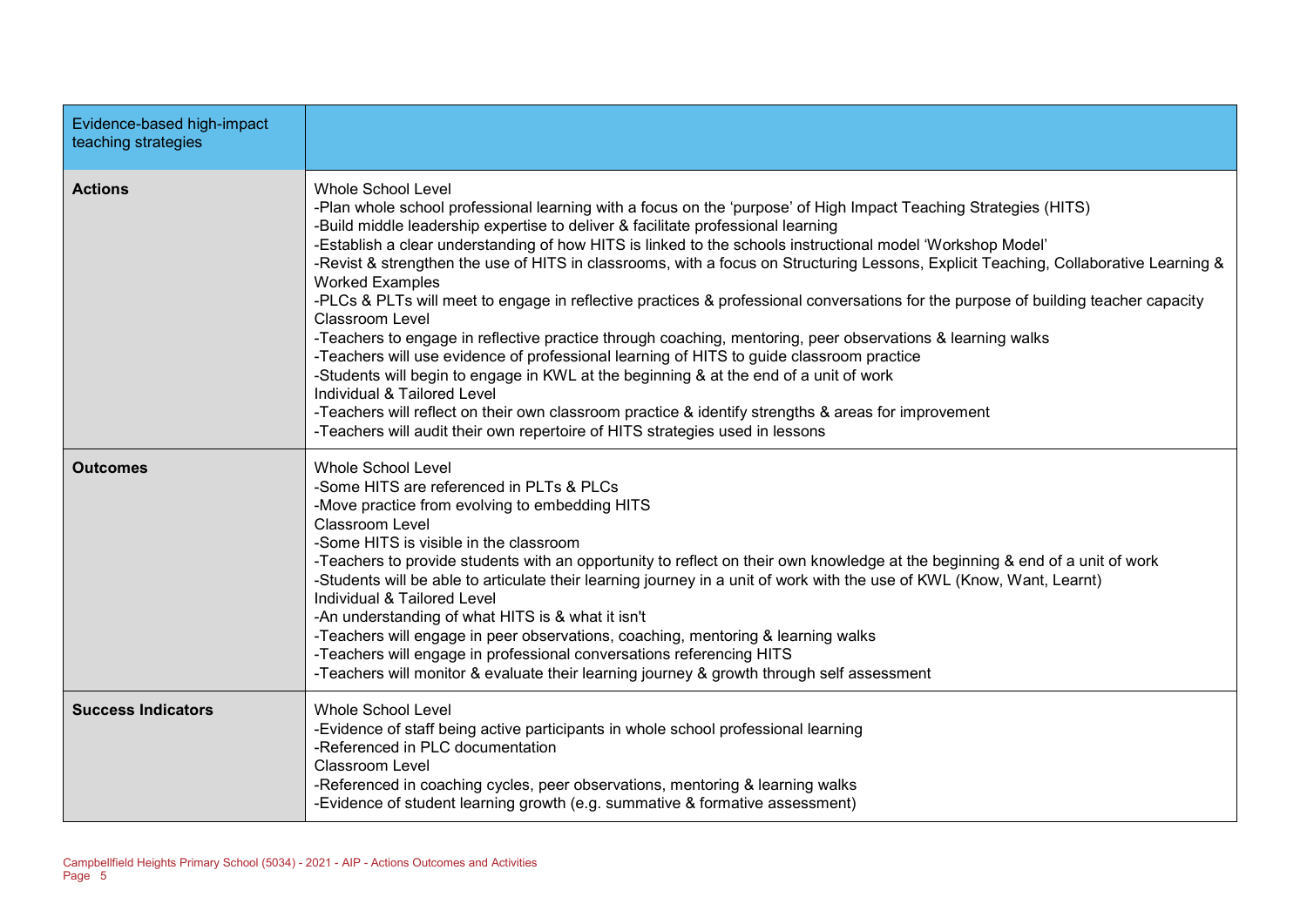|                                                                                                                                                                                                | Individual & Tailored Level<br>-Evidence of teacher self reflections<br>-Professional conversations with a reference to HITS |                                                                                                                          |                                 |                                  |                                                 |
|------------------------------------------------------------------------------------------------------------------------------------------------------------------------------------------------|------------------------------------------------------------------------------------------------------------------------------|--------------------------------------------------------------------------------------------------------------------------|---------------------------------|----------------------------------|-------------------------------------------------|
| <b>Activities and Milestones</b>                                                                                                                                                               |                                                                                                                              | <b>Who</b>                                                                                                               | Is this a PL<br><b>Priority</b> | When                             | <b>Budget</b>                                   |
| Whole School Level<br>Plan whole school professional learning with a focus on the<br>'purpose' of High Impact Teaching Strategies (HITS)                                                       |                                                                                                                              | $\triangledown$ Leading Teacher(s)<br>$\triangleright$ Learning Specialist(s)                                            | $\overline{M}$ PLP<br>Priority  | from:<br>Term 3<br>to:<br>Term 4 | \$0.00<br>$\Box$ Equity funding will<br>be used |
| <b>Whole School Level</b><br>Build middle leadership expertise to deliver & facilitate professional<br>learning                                                                                |                                                                                                                              | $\overline{\mathbf{M}}$ Leadership Team<br>$\triangleright$ Learning Specialist(s)<br>$\overline{\mathbf{M}}$ Teacher(s) | $\overline{M}$ PLP<br>Priority  | from:<br>Term 3<br>to:<br>Term 4 | \$0.00<br>$\Box$ Equity funding will<br>be used |
| <b>Whole School Level</b><br>Revisit & strengthen the use of HITS in classrooms, with a focus on<br>Structuring Lessons, Explicit Teaching, Collaborative Learning &<br><b>Worked Examples</b> |                                                                                                                              | $\triangleright$ Learning Specialist(s)                                                                                  | $\overline{M}$ PLP<br>Priority  | from:<br>Term 3<br>to:<br>Term 4 | \$0.00<br>$\Box$ Equity funding will<br>be used |
| Classroom Level<br>Teachers to engage in reflective practice through coaching,<br>mentoring, peer observations & learning walks                                                                |                                                                                                                              | $\triangleright$ Learning Specialist(s)<br>$\triangledown$ Teacher(s)                                                    | $\Box$ PLP<br>Priority          | from:<br>Term 3<br>to:<br>Term 4 | \$0.00<br>$\Box$ Equity funding will<br>be used |
| Individual & Tailored Level<br>Teachers will reflect on their own classroom practice & identify<br>strengths & areas for improvement                                                           |                                                                                                                              | $\triangleright$ Learning Specialist(s)<br>$\overline{\mathbf{M}}$ Teacher(s)                                            | $\Box$ PLP<br>Priority          | from:<br>Term 3<br>to:<br>Term 4 | \$0.00<br>$\Box$ Equity funding will<br>be used |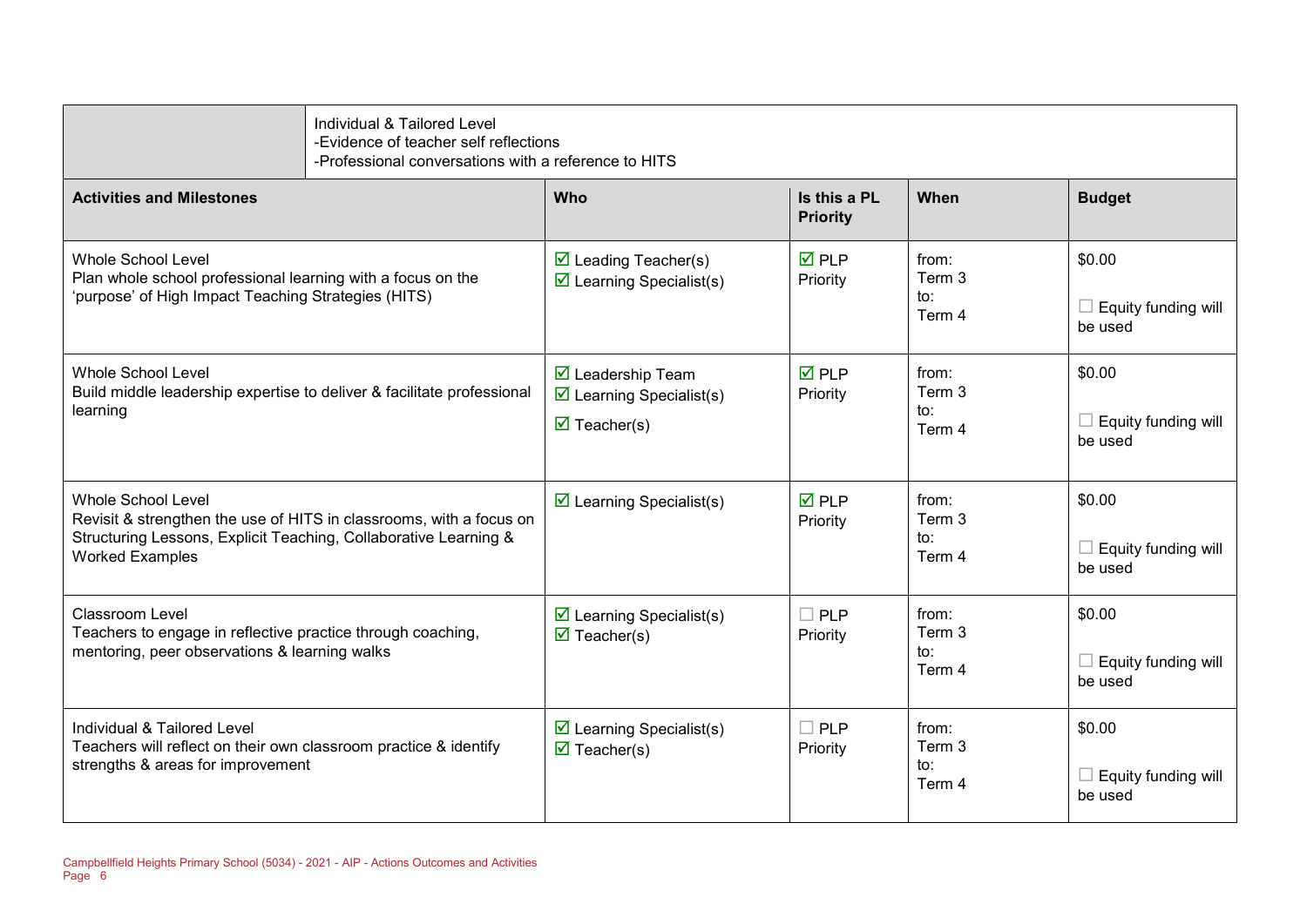| Individual & Tailored Level Teachers will audit their own repertoire<br>of HITS strategies used in lessons |                                                                                                                                                                                                                                                                                                                                                                                                                                                                                                                                                                        | $\triangleright$ Learning Specialist(s)<br>$\overline{\mathbf{M}}$ Teacher(s)                                                                                                                                                                                                               | $\Box$ PLP<br>Priority | from:<br>Term 3<br>to:<br>Term 4 | \$0.00<br>Equity funding will<br>be used |
|------------------------------------------------------------------------------------------------------------|------------------------------------------------------------------------------------------------------------------------------------------------------------------------------------------------------------------------------------------------------------------------------------------------------------------------------------------------------------------------------------------------------------------------------------------------------------------------------------------------------------------------------------------------------------------------|---------------------------------------------------------------------------------------------------------------------------------------------------------------------------------------------------------------------------------------------------------------------------------------------|------------------------|----------------------------------|------------------------------------------|
| Goal 2                                                                                                     |                                                                                                                                                                                                                                                                                                                                                                                                                                                                                                                                                                        | Improve student engagement, agency and voice in their learning.                                                                                                                                                                                                                             |                        |                                  |                                          |
| 12 Month Target 2.1                                                                                        |                                                                                                                                                                                                                                                                                                                                                                                                                                                                                                                                                                        | Motivation and interest from 84 per cent (2019) to 85 per cent (2021)<br>Student voice and agency from 81 per cent (2019) to 82 per cent (2021)<br>Respect for Diversity from 78 per cent (2019) to 79 per cent (2021)<br>Sense of confidence from 84 per cent (2019) to 85 per cent (2021) |                        |                                  |                                          |
| 12 Month Target 2.2                                                                                        | Academic Emphasis from 37 per cent to (2019) to 39 per cent (2021)<br>Collective Efficacy from 48 per cent (2019) to 50 per cent (2021)<br>Promote student ownership of learning from 79 per cent (2019) to 80 per cent (2021)<br>Understand formative assessment from 86 per cent (2019) to 87 per cent (2021)<br>Use high impact teaching strategies from 64 per cent (2019) to 65 per cent (2021)<br>Use student feedback  from 64 per cent (2019) to 65 per cent (2021)<br>Understand how to analyse data from 64 per cent (2019) to 65 per cent (2021)            |                                                                                                                                                                                                                                                                                             |                        |                                  |                                          |
| 12 Month Target 2.3                                                                                        | Effective teaching from 91 per cent (2019) to 92 per cent (2021)                                                                                                                                                                                                                                                                                                                                                                                                                                                                                                       |                                                                                                                                                                                                                                                                                             |                        |                                  |                                          |
| 12 Month Target 2.4                                                                                        |                                                                                                                                                                                                                                                                                                                                                                                                                                                                                                                                                                        | To decrease the number of 20 plus days from 30 per cent of students in 2019 to below 29 per cent of students in 2021                                                                                                                                                                        |                        |                                  |                                          |
| KIS <sub>1</sub><br><b>Empowering students and</b><br>building school pride                                | Develop and implement a school wide framework for student voice and agency.                                                                                                                                                                                                                                                                                                                                                                                                                                                                                            |                                                                                                                                                                                                                                                                                             |                        |                                  |                                          |
| <b>Actions</b>                                                                                             | <b>Whole School Level</b><br>-SIT Team to undertake professional learning (AMPLIFY SVAL MODULES) and build their capacity in SVAL<br>-SIT Team to organise and plan first whole school professional learning days Term 4<br>-Staff participate in whole school PL & Build knowledge and understanding of SVAL<br>-SIT Team to audit current SVAL school practices<br>-SVAL to be added to school's vision, mission statement<br><b>Classroom Level</b><br>-Staff to audit and reflect of current classroom practices & engage in feedback with students regarding SVAL |                                                                                                                                                                                                                                                                                             |                        |                                  |                                          |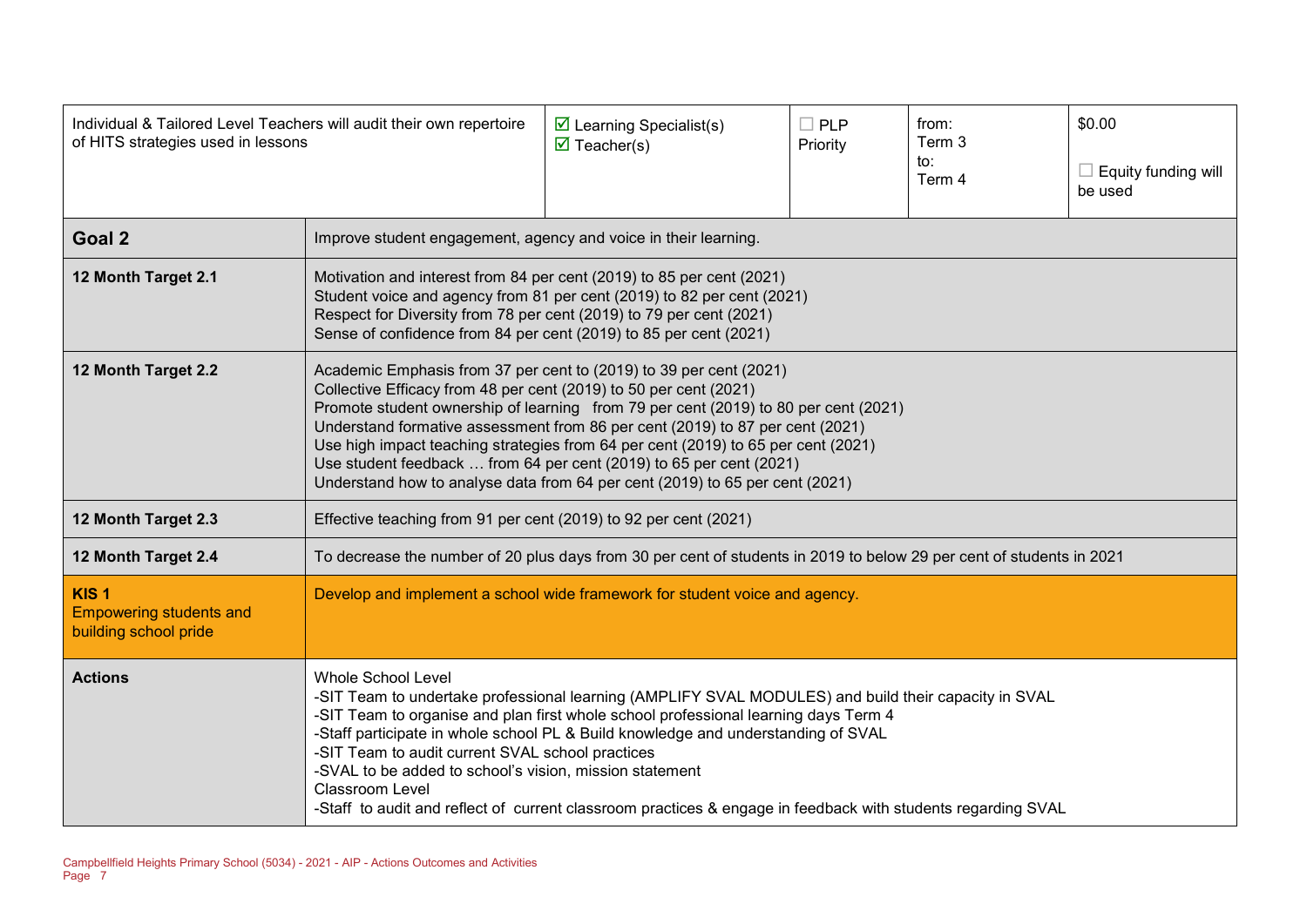|                                                                                                                    | Individual & Tailored Level                                                                                                                                                                                                                                                                                                                                                                                                                                                                                                                          | -Staff reflect and evaluate their current SVAL practices and understanding |                                 |                                  |                                              |  |  |  |
|--------------------------------------------------------------------------------------------------------------------|------------------------------------------------------------------------------------------------------------------------------------------------------------------------------------------------------------------------------------------------------------------------------------------------------------------------------------------------------------------------------------------------------------------------------------------------------------------------------------------------------------------------------------------------------|----------------------------------------------------------------------------|---------------------------------|----------------------------------|----------------------------------------------|--|--|--|
| <b>Outcomes</b>                                                                                                    | <b>Whole School Level</b><br>-Staff will have an agreed understanding of SVAL<br>-Staff will have an understanding of the targeted approach/plan to embedding SVAL<br>Classroom Level<br>-Staff work with students in creating a common understanding and approach to SVAL<br>Individual & tailored Level<br>-Teachers use self reflection tools to drive their SVAL practice<br>-Students will be able to explain the difference between student voice and agency (at their level)<br>-Teachers will be able to explain the difference between SVAL |                                                                            |                                 |                                  |                                              |  |  |  |
| <b>Success Indicators</b>                                                                                          | Whole School Level<br>-Evidence of SIT PL (google slide whole school resource)<br>-Staff participation and evaluation of PL days<br>-Evidence of SVAL focus in vision and mission statement<br>Classroom level<br>-Some evidence of SVAL classroom discussions/reflections (displays/anchor charts)<br>Individual & tailored level<br>-Evidence of staff self reflection<br>-Students can demonstrate their participation and understanding in schools SVAL journey                                                                                  |                                                                            |                                 |                                  |                                              |  |  |  |
| <b>Activities and Milestones</b>                                                                                   |                                                                                                                                                                                                                                                                                                                                                                                                                                                                                                                                                      | Who                                                                        | Is this a PL<br><b>Priority</b> | When                             | <b>Budget</b>                                |  |  |  |
| <b>Whole School Level</b><br>Time for SIT Team to audit current SVAL school practices and<br>complete SVAL modules |                                                                                                                                                                                                                                                                                                                                                                                                                                                                                                                                                      | ☑ SWPBS Leader/Team                                                        | $\overline{M}$ PLP<br>Priority  | from:<br>Term 3<br>to:<br>Term 4 | \$0.00<br>Equity funding will<br>be used     |  |  |  |
| SIT Team working party with Adrian Bartolini X2                                                                    |                                                                                                                                                                                                                                                                                                                                                                                                                                                                                                                                                      | $\overline{\boxtimes}$ SWPBS Leader/Team                                   | $\overline{M}$ PLP<br>Priority  | from:<br>Term 3<br>to:<br>Term 4 | \$1,000.00<br>Equity funding will<br>be used |  |  |  |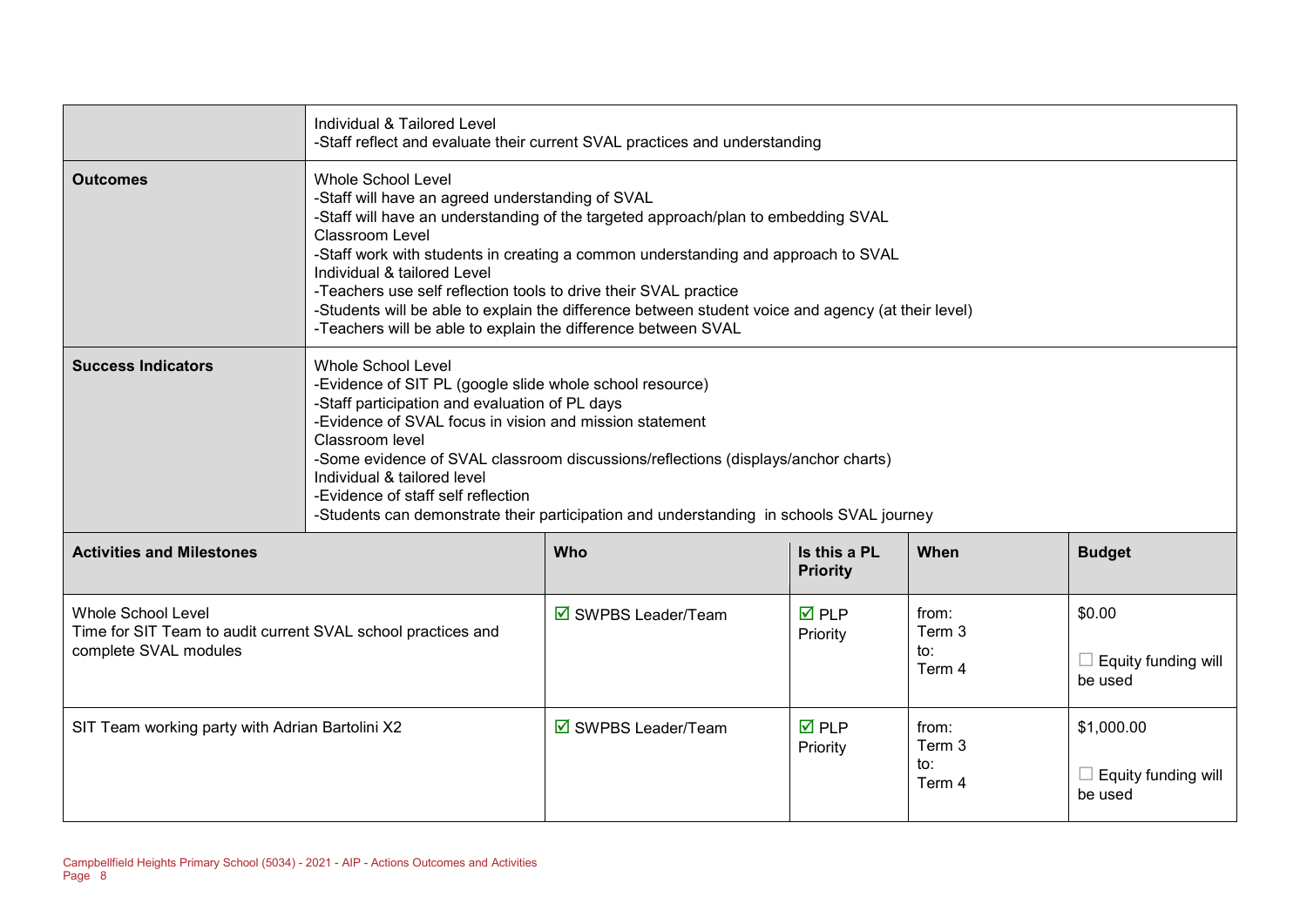| Whole school PL curriculum day Adrian bartolini                                                                                                   |                                                                                                                                                                  | $\overline{\mathsf{M}}$ All Staff                                                  | $\overline{M}$ PLP<br>Priority | from:<br>Term 3<br>to:<br>Term 4 | \$2,000.00<br>Equity funding will<br>be used |  |  |
|---------------------------------------------------------------------------------------------------------------------------------------------------|------------------------------------------------------------------------------------------------------------------------------------------------------------------|------------------------------------------------------------------------------------|--------------------------------|----------------------------------|----------------------------------------------|--|--|
| <b>Release for RRRR Team</b>                                                                                                                      |                                                                                                                                                                  | $\triangleright$ Respectful Relationships<br>Implementation Team                   | $\overline{M}$ PLP<br>Priority | from:<br>Term 3<br>to:<br>Term 4 | \$4,000.00<br>Equity funding will<br>be used |  |  |
| Release Time for team to observe other schools                                                                                                    |                                                                                                                                                                  | $\boxtimes$ SWPBS Leader/Team                                                      | $\overline{M}$ PLP<br>Priority | from:<br>Term 3<br>to:<br>Term 4 | \$5,000.00<br>Equity funding will<br>be used |  |  |
| <b>Classroom Level</b><br>Time for staff to audit and reflect of current classroom practices &<br>engage in feedback with students regarding SVAL |                                                                                                                                                                  | $\overline{\mathbf{M}}$ Student(s)<br>$\overline{\mathbf{M}}$ Teacher(s)           | $\square$ PLP<br>Priority      | from:<br>Term 3<br>to:<br>Term 4 | \$0.00<br>Equity funding will<br>be used     |  |  |
| Individual & Tailored Level<br>Time for Staff reflect and evaluate their current SVAL practices and<br>understanding                              |                                                                                                                                                                  | ☑ SWPBS Leader/Team<br>$\overline{\mathbf{M}}$ Teacher(s)                          | $\square$ PLP<br>Priority      | from:<br>Term 3<br>to:<br>Term 4 | \$0.00<br>Equity funding will<br>be used     |  |  |
| Goal 3                                                                                                                                            | Improve student learning through enhanced parent engagement.                                                                                                     |                                                                                    |                                |                                  |                                              |  |  |
| 12 Month Target 3.1                                                                                                                               | Trust in students and parents from 35 per cent (2019) to 37 per cent (2021)<br>Parent and community involvement from 41 per cent in (2019) to 43 per cent (2021) |                                                                                    |                                |                                  |                                              |  |  |
| 12 Month Target 3.2                                                                                                                               |                                                                                                                                                                  | Parent participation and involvement from 79 per cent (2019) to 80 per cent (2021) |                                |                                  |                                              |  |  |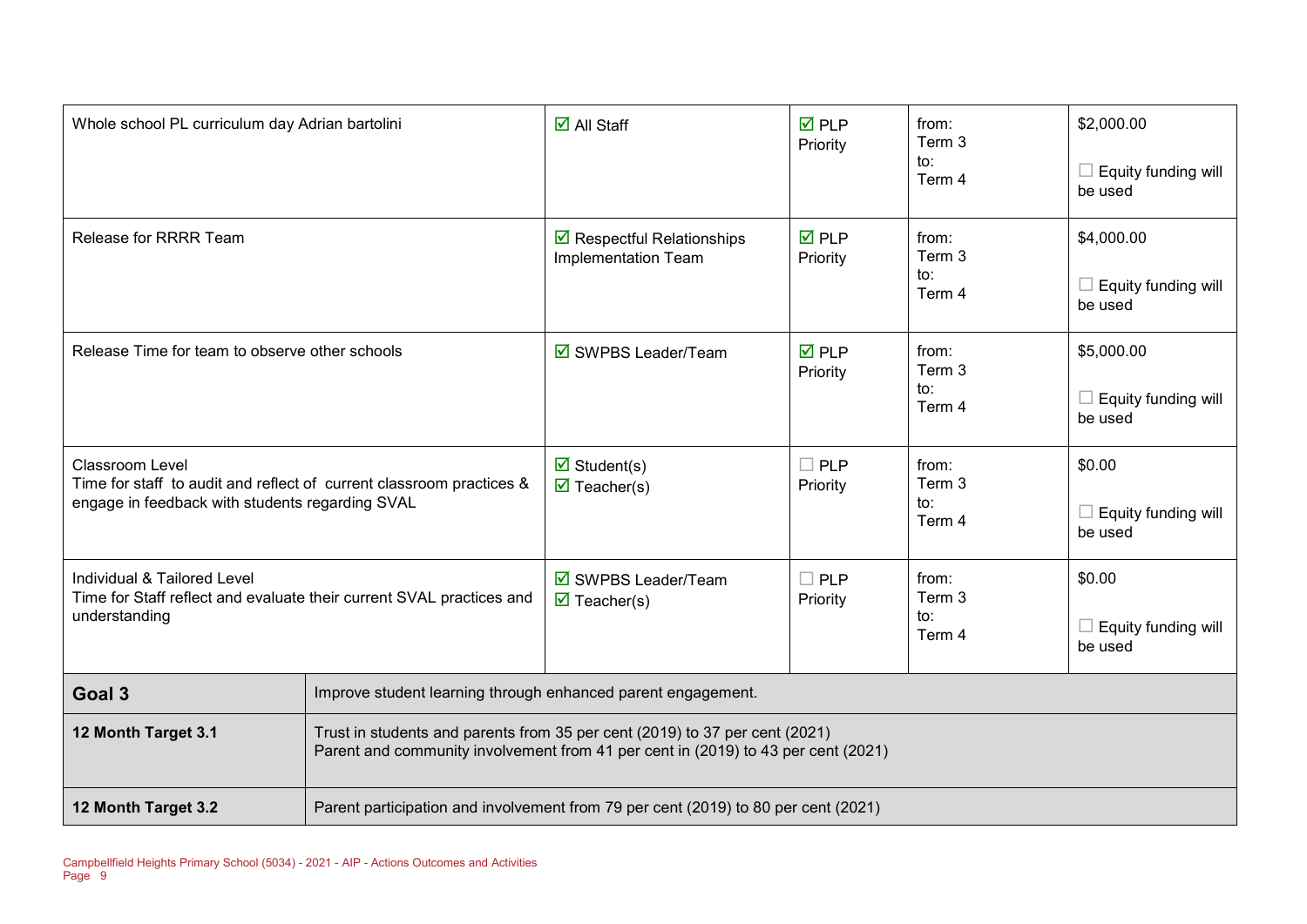| KIS <sub>1</sub><br><b>Building communities</b> | Enhance learning partnerships between the students, staff and families.                                                                                                                                                                                                                                                                                                                                                                                                                                                                                                                                                                                                                                                                                                                                                                                                                                                                                                                                                                                                                                         |
|-------------------------------------------------|-----------------------------------------------------------------------------------------------------------------------------------------------------------------------------------------------------------------------------------------------------------------------------------------------------------------------------------------------------------------------------------------------------------------------------------------------------------------------------------------------------------------------------------------------------------------------------------------------------------------------------------------------------------------------------------------------------------------------------------------------------------------------------------------------------------------------------------------------------------------------------------------------------------------------------------------------------------------------------------------------------------------------------------------------------------------------------------------------------------------|
| <b>Actions</b>                                  | <b>Whole School Level</b><br>-Strengthen and embed the school-wide approach to communication with parents/carers/kin, incorporating Class Dojo and Compass<br>-Strengthen and adapt the school-wide approach to digital learning, incorporating ClassDojo and Google Classrooms<br>-Build staff capability to integrate digital learning<br><b>Classroom Level</b><br>-Use digital channels of communication to provide regular updates on student learning programs<br>-Strengthen relationships with parents/carers/kin and make regular contact and check ins<br>-Engage in PLCs/PLTs to foster collaboration, build collective efficacy and build digital learning pedagogy<br>-Explicitly teach students how to use chosen digital platforms<br>Individual & Tailored Level<br>-Ensure the benefits of digital learning continue to be available to every student<br>-Investigate the opportunities and potential needs for off-site learning for students<br>-Develop a plan for increasing the engagement of any parents/carers/kin or community groups that are under-represented or harder<br>to reach |
| <b>Outcomes</b>                                 | <b>Whole School Level</b><br>-Leaders will prioritise time for staff to communicate and build relationships with parents/carers/kin<br>-Staff will have strong relationships with students and parents/carers/kin<br>-The wider community will feel welcome in the school and regularly use school facilities<br><b>Classroom Level</b><br>-Teachers will be confident in integrating digital learning pedagogy<br>-Staff will have strong relationships with students and parents/carers/kin<br>-Students use digital platforms for learning<br>Individual & Tailored Level<br>-Teachers and support staff will have strong relationships with parents/carers/kin of at-risk students<br>-All students will be connected to resources and learning opportunities<br>-Staff can regularly connect with the parents/carers/kin of all students                                                                                                                                                                                                                                                                   |
| <b>Success Indicators</b>                       | <b>Whole School Level</b><br>-Observations and learning walks demonstrate use of digital learning<br>-Documentation of school digital policies<br>-Whole school surveys (SSS, AToSS)<br>Classroom Level<br>-Class participation data                                                                                                                                                                                                                                                                                                                                                                                                                                                                                                                                                                                                                                                                                                                                                                                                                                                                            |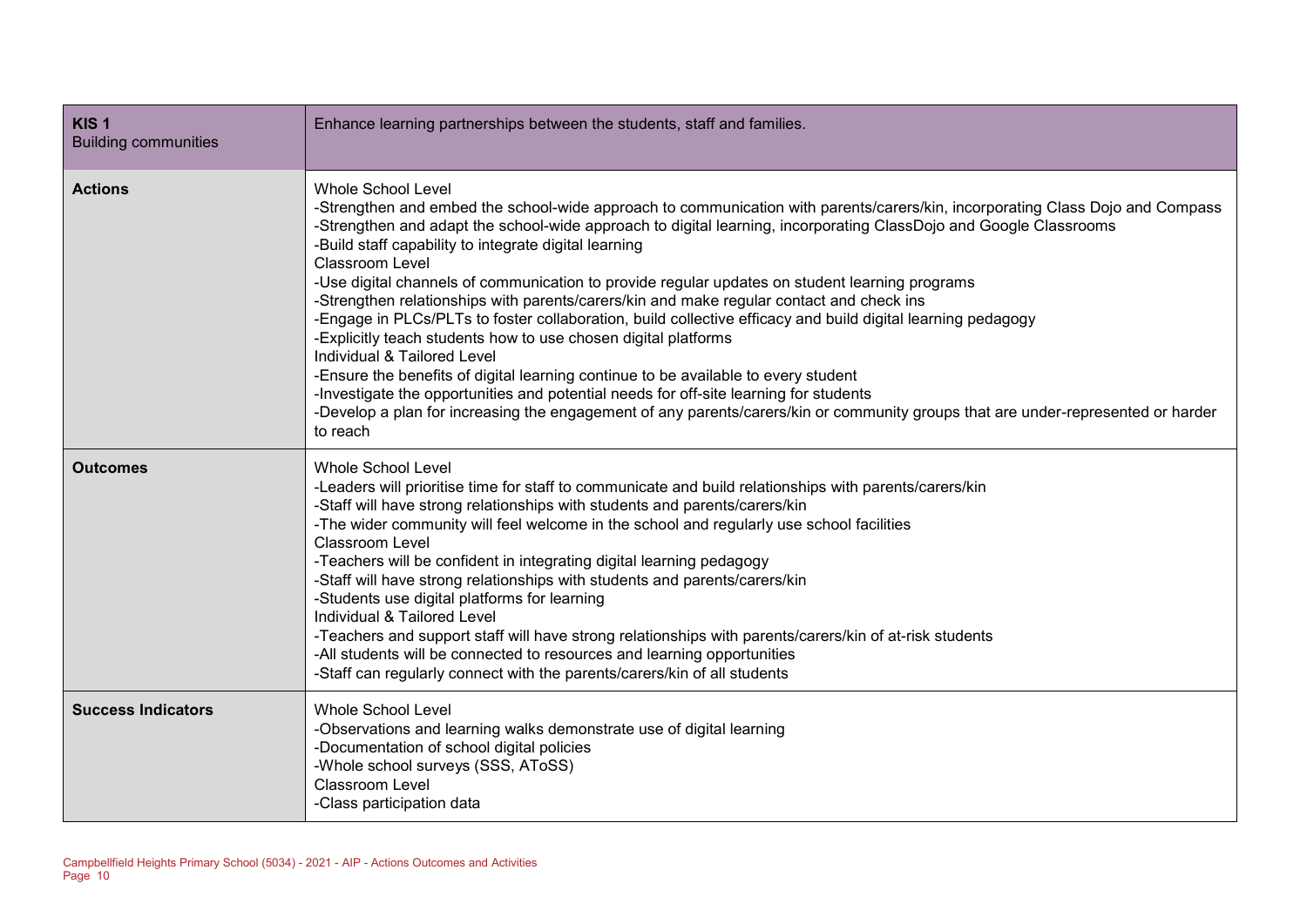|                                                            | -Positive student survey data (internal surveys, AToSS)<br>-Communication and check ins with parents/carers/kin<br>-Attendance<br>Individual & Tailored Level<br>-Frequency of communications with parents/carers/kin<br>-Student perception and survey data<br>-Staff surveys and feedback |                                                                               |                                 |                                  |                                                     |  |  |  |
|------------------------------------------------------------|---------------------------------------------------------------------------------------------------------------------------------------------------------------------------------------------------------------------------------------------------------------------------------------------|-------------------------------------------------------------------------------|---------------------------------|----------------------------------|-----------------------------------------------------|--|--|--|
| <b>Activities and Milestones</b>                           |                                                                                                                                                                                                                                                                                             | Who                                                                           | Is this a PL<br><b>Priority</b> | When                             | <b>Budget</b>                                       |  |  |  |
| Set up ClassDojo classes and invite parents                |                                                                                                                                                                                                                                                                                             | $\triangleright$ Leading Teacher(s)<br>$\overline{\mathbf{M}}$ Teacher(s)     | $\Box$ PLP<br>Priority          | from:<br>Term 3<br>to:<br>Term 4 | \$0.00<br>$\Box$ Equity funding will<br>be used     |  |  |  |
| Provide professional learning to staff regarding ClassDojo |                                                                                                                                                                                                                                                                                             | $\triangleright$ Leading Teacher(s)<br>$\triangledown$ Learning Specialist(s) | <b>☑</b> PLP<br>Priority        | from:<br>Term 3<br>to:<br>Term 4 | \$0.00<br>$\Box$ Equity funding will<br>be used     |  |  |  |
| Set up Compass and invite parents                          |                                                                                                                                                                                                                                                                                             | ☑ Assistant Principal                                                         | $\Box$ PLP<br>Priority          | from:<br>Term 3<br>to:<br>Term 4 | \$5,000.00<br>$\Box$ Equity funding will<br>be used |  |  |  |
| Provide professional learning to staff regarding Compass   |                                                                                                                                                                                                                                                                                             | ☑ Assistant Principal                                                         | $\overline{M}$ PLP<br>Priority  | from:<br>Term 3<br>to:<br>Term 4 | \$0.00<br>$\Box$ Equity funding will<br>be used     |  |  |  |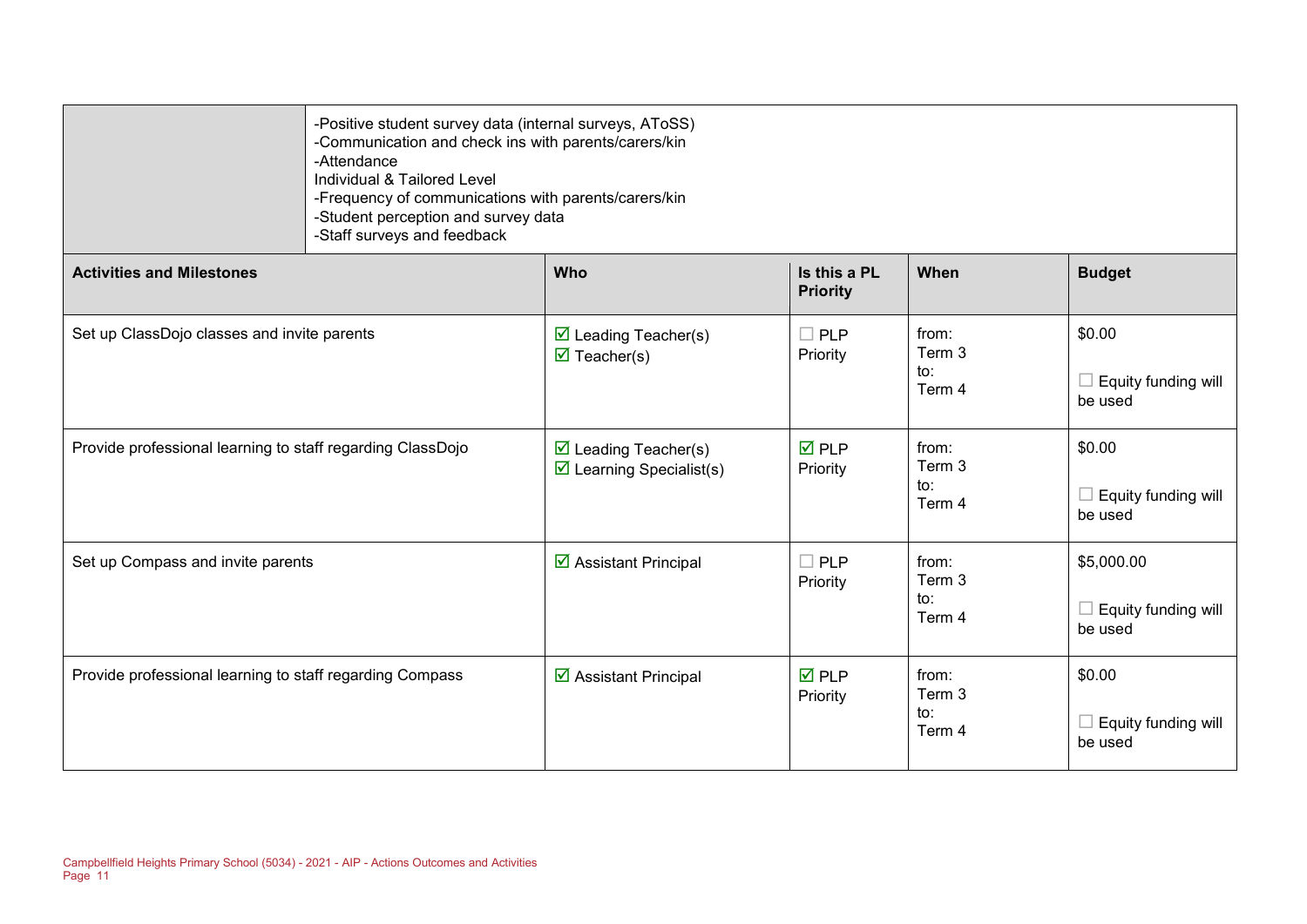| Set up Google Classrooms for students in grades 3-6                                      | ☑ Assistant Principal                   | $\square$ PLP<br>Priority      | from:<br>Term 3<br>to:<br>Term 4 | \$0.00<br>Equity funding will<br>be used |
|------------------------------------------------------------------------------------------|-----------------------------------------|--------------------------------|----------------------------------|------------------------------------------|
| Provide professional learning to staff regarding Google Classrooms                       | ☑ Assistant Principal                   | $\overline{M}$ PLP<br>Priority | from:<br>Term 3<br>to:<br>Term 4 | \$0.00<br>Equity funding will<br>be used |
| Provide professional learning to staff regarding other digital<br>technologies as needed | $\overline{\mathbf{M}}$ Leadership Team | $\overline{M}$ PLP<br>Priority | from:<br>Term 3<br>to:<br>Term 4 | \$0.00<br>Equity funding will<br>be used |
| Provide time for staff to communicate with parents/carers/kin using<br>digital platforms | <b>Ø</b> Leadership Team                | $\Box$ PLP<br>Priority         | from:<br>Term 3<br>to:<br>Term 4 | \$0.00<br>Equity funding will<br>be used |
| Audit digital learning confidence and use                                                | $\overline{\mathbf{M}}$ Leadership Team | $\Box$ PLP<br>Priority         | from:<br>Term 3<br>to:<br>Term 4 | \$0.00<br>Equity funding will<br>be used |
| <b>Audit Digital Policies</b>                                                            | <b>Ø</b> Leadership Team                | $\Box$ PLP<br>Priority         | from:<br>Term 3<br>to:<br>Term 4 | \$0.00<br>Equity funding will<br>be used |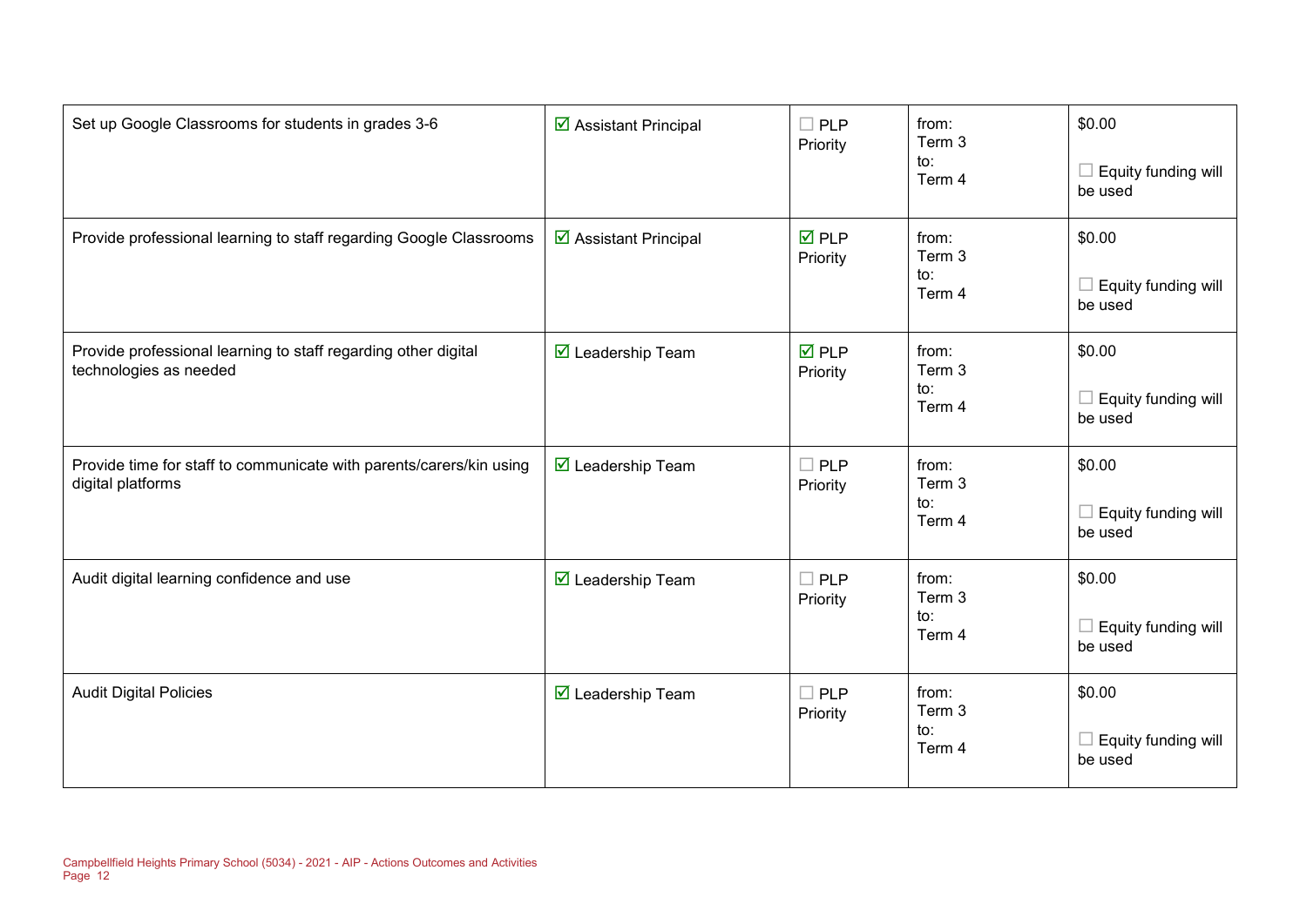| Staff use digital channels of communication to make regular<br>contact with parents/carers/kin | $\overline{\blacksquare}$ All Staff | $\Box$ PLP<br>Priority | from:<br>Term 3<br>to:<br>Term 4 | \$0.00<br>Equity funding will<br>be used                      |
|------------------------------------------------------------------------------------------------|-------------------------------------|------------------------|----------------------------------|---------------------------------------------------------------|
| Teachers explicitly teach students how to use chosen digital<br>platforms                      | $\triangledown$ Teacher(s)          | $\Box$ PLP<br>Priority | from:<br>Term 3<br>to:<br>Term 4 | \$0.00<br>Equity funding will<br>be used                      |
| Lease of new notebooks x 100                                                                   | ☑ Assistant Principal               | $\Box$ PLP<br>Priority | from:<br>Term 3<br>to:<br>Term 4 | \$8,000.00<br>$\triangleright$ Equity funding will<br>be used |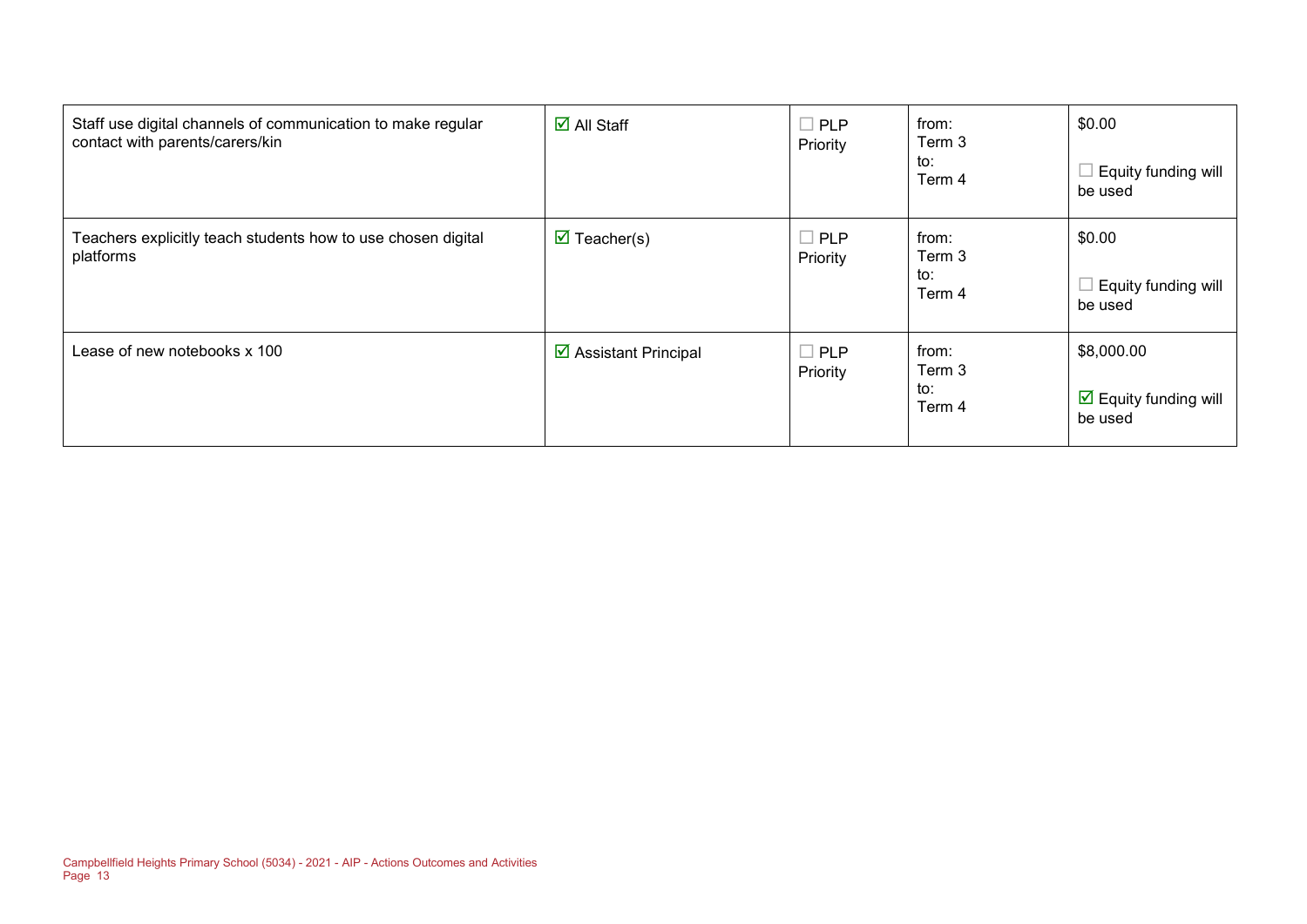### **Equity Funding Planner**

#### Equity Spending Totals

| Category                                                 | <b>Total proposed</b><br>budget $($)$ | Spend (\$)   |
|----------------------------------------------------------|---------------------------------------|--------------|
| Equity funding associated with Activities and Milestones | \$8,000.00                            | \$8,000.00   |
| <b>Additional Equity funding</b>                         | \$240,000.00                          | \$240,000.00 |
| <b>Grand Total</b>                                       | \$248,000.00                          | \$248,000.00 |

#### Activities and Milestones

| <b>Activities and Milestones</b> | When                             | Category                       | <b>Total proposed</b><br>budget (\$) | <b>Equity Spend (\$)</b> |
|----------------------------------|----------------------------------|--------------------------------|--------------------------------------|--------------------------|
| Lease of new notebooks x 100     | from:<br>Term 3<br>to:<br>Term 4 | $\overline{\mathbf{M}}$ Assets | \$8,000.00                           | \$8,000.00               |
| <b>Totals</b>                    |                                  |                                | \$8,000.00                           | \$8,000.00               |

#### Additional Equity spend

| Outline here any additional Equity spend for 2021 | When                             | Category                        | <b>Total proposed</b><br>budget (\$) | Equity Spend (\$) |
|---------------------------------------------------|----------------------------------|---------------------------------|--------------------------------------|-------------------|
| Staffing - total of equity funding                | from:<br>Term 1<br>to:<br>Term 4 | $\boxdot$ School-based staffing | \$240,000.00                         | \$240,000.00      |
| <b>Totals</b>                                     | \$240,000.00                     | \$240,000.00                    |                                      |                   |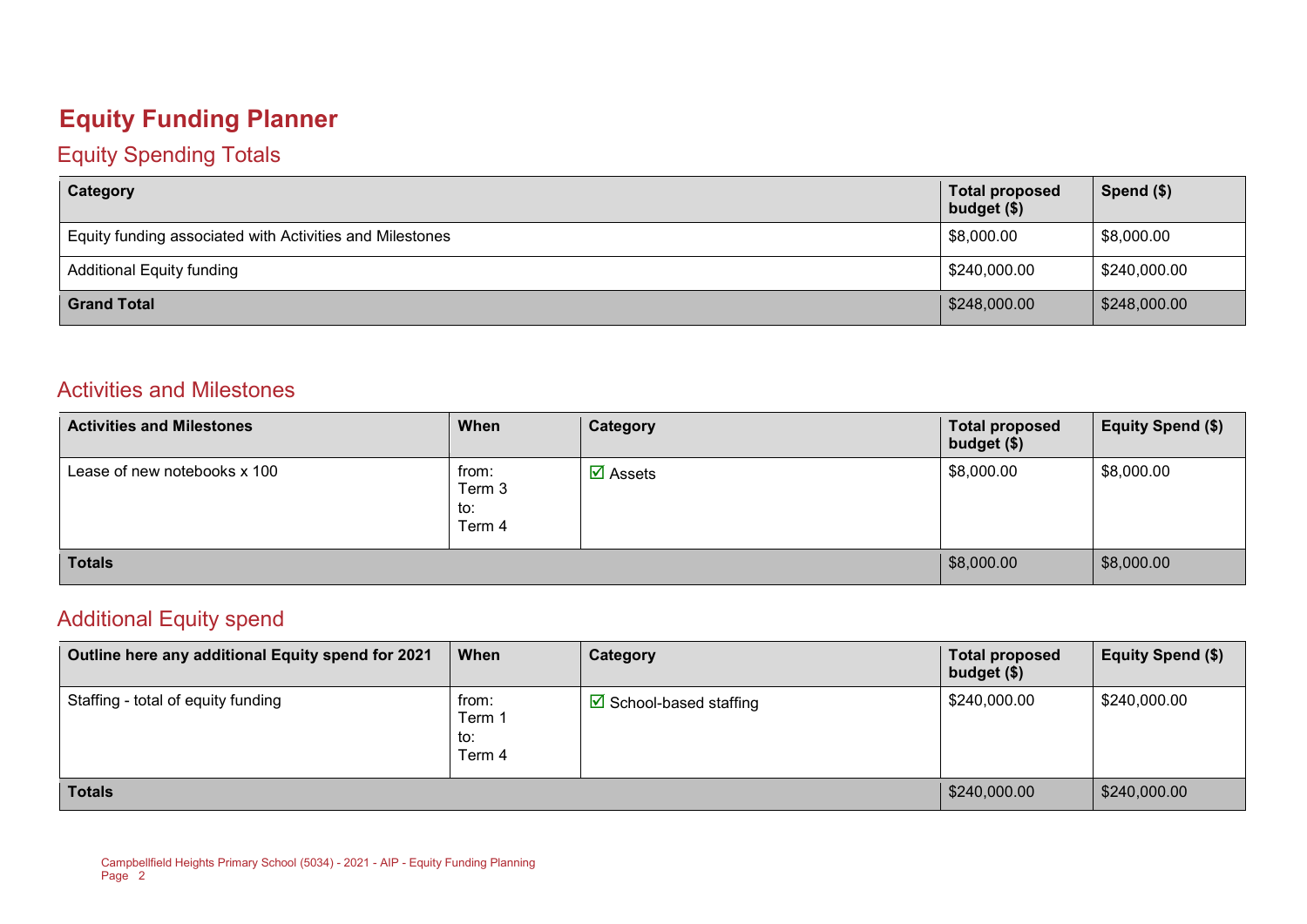## **Professional Learning and Development Plan**

| <b>Professional Learning</b><br><b>Priority</b>                                                                                                                                                       | Who                                                                                                | When                             | <b>Key Professional Learning</b><br><b>Strategies</b>                                                                                                                                                 | <b>Organisational Structure</b>                                         | <b>Expertise Accessed</b>                                                                                                                                                                                                    | <b>Where</b>                                           |
|-------------------------------------------------------------------------------------------------------------------------------------------------------------------------------------------------------|----------------------------------------------------------------------------------------------------|----------------------------------|-------------------------------------------------------------------------------------------------------------------------------------------------------------------------------------------------------|-------------------------------------------------------------------------|------------------------------------------------------------------------------------------------------------------------------------------------------------------------------------------------------------------------------|--------------------------------------------------------|
| <b>Whole School Level</b><br>Plan whole school<br>professional learning on<br>identified current practice<br>throughout the year (i.e.<br>instructional model)                                        | $\overline{\mathbf{M}}$ Leading<br>Teacher(s)<br>$\overline{\mathbf{y}}$ Learning<br>Specialist(s) | from:<br>Term 3<br>to:<br>Term 4 | $\overline{\mathbf{z}}$ Collaborative<br>Inquiry/Action Research<br>team<br>$\triangledown$ Peer observation<br>including feedback and<br>reflection<br>$\overline{\mathbf{y}}$ Demonstration lessons | ☑ Formal School Meeting /<br>Internal Professional<br>Learning Sessions | $\triangledown$ Internal staff<br>$\triangleright$ Learning Specialist<br>$\triangledown$ Pedagogical Model<br>$\overline{\mathbf{M}}$ High Impact<br><b>Teaching Strategies</b><br>(HITS)                                   | $\boxdot$ On-site                                      |
| <b>Classroom Level</b><br>Plan professional learning &<br>reflect individually &<br>collaboratively upon current<br>practice (i.e. draw on current<br>research & use an inquiry<br>improvement cycle) | $\overline{\mathbf{M}}$ Leading<br>Teacher(s)<br>$\overline{\mathbf{z}}$ Learning<br>Specialist(s) | from:<br>Term 3<br>to:<br>Term 4 | $\overline{\mathbf{z}}$ Collaborative<br>Inquiry/Action Research<br>team<br>$\overline{\mathbf{M}}$ Formalised PLC/PLTs                                                                               | $\overline{\boxtimes}$ PLC/PLT Meeting                                  | $\overline{\boxtimes}$ PLC Initiative<br>$\overline{\mathbf{z}}$ Internal staff<br>☑ Learning Specialist<br>$\triangledown$ Pedagogical Model<br>$\overline{\mathbf{M}}$ High Impact<br><b>Teaching Strategies</b><br>(HITS) | $\overline{\Box}$ On-site                              |
| <b>Whole School Level</b><br>Plan whole school<br>professional learning with a<br>focus on the 'purpose' of<br><b>High Impact Teaching</b><br>Strategies (HITS)                                       | $\overline{\mathbf{M}}$ Leading<br>Teacher(s)<br>$\overline{\mathbf{y}}$ Learning<br>Specialist(s) | from:<br>Term 3<br>to:<br>Term 4 | $\triangledown$ Peer observation<br>including feedback and<br>reflection<br>$\overline{\mathbf{M}}$ Formalised PLC/PLTs<br>$\overline{\mathbf{y}}$ Demonstration lessons                              | ☑ Formal School Meeting /<br>Internal Professional<br>Learning Sessions | $\overline{\mathbf{z}}$ Internal staff<br>☑ Learning Specialist<br>$\overline{\mathbf{M}}$ High Impact<br><b>Teaching Strategies</b><br>(HITS)                                                                               | $\boxtimes$ On-site                                    |
| <b>Whole School Level</b><br>Build middle leadership<br>expertise to deliver &                                                                                                                        | $\overline{\mathbf{y}}$ Leadership<br>Team                                                         | from:<br>Term 3<br>to:<br>Term 4 | $\triangledown$ Individualised Reflection                                                                                                                                                             | ■ Network Professional<br>Learning                                      | $\overline{\mathsf{M}}$ Bastow<br>program/course                                                                                                                                                                             | $\overline{\Box}$ Off-site<br><b>BASTOW</b><br>Virtual |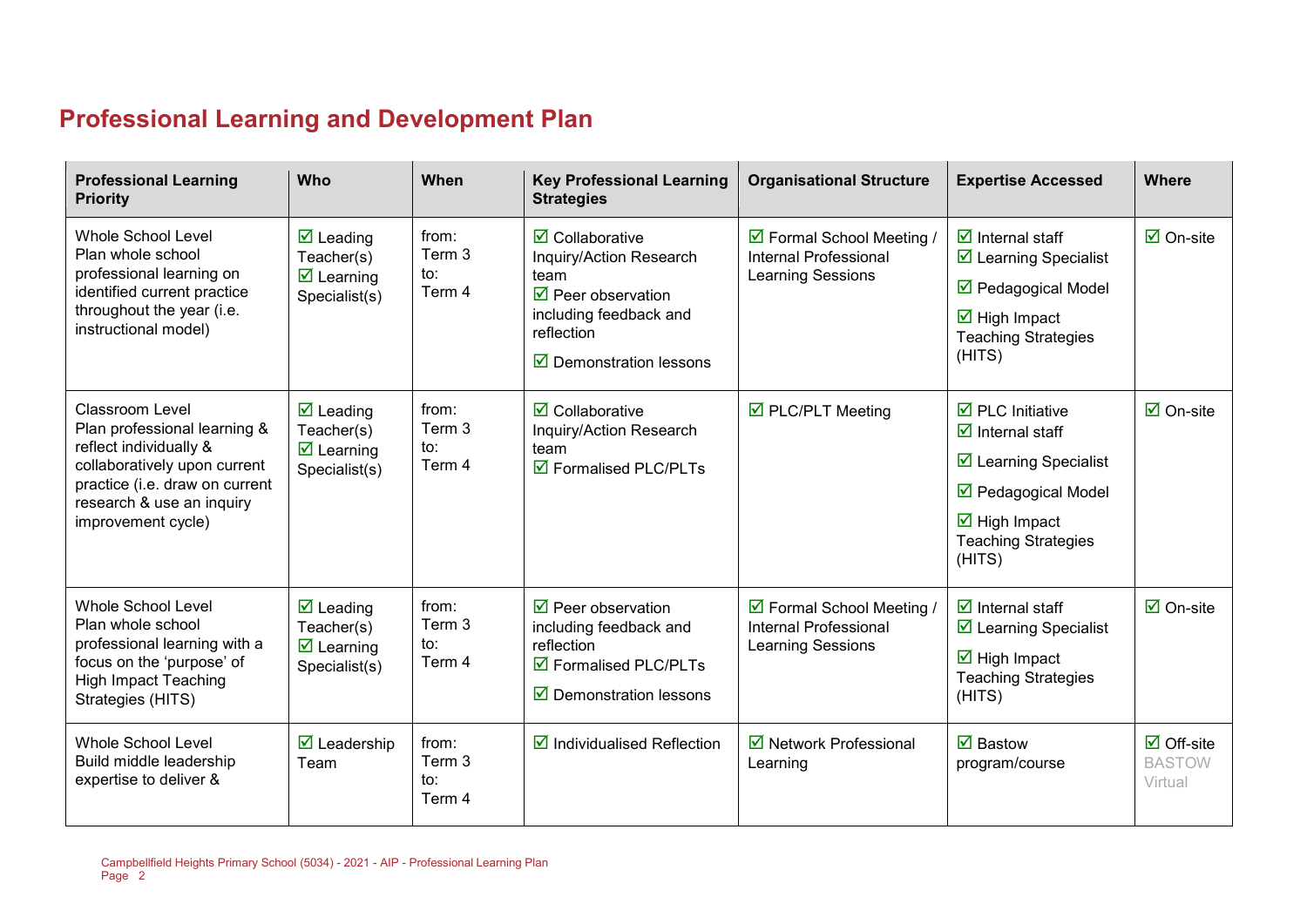| facilitate professional<br>learning                                                                                                                                                                     | $\overline{\mathbf{M}}$ Learning<br>Specialist(s)<br>$\overline{\mathbf{M}}$ Teacher(s) |                                  |                                                                                                                                                                       | $\triangleright$ Regional Leadership<br>Conferences                                                  |                                                                                                                     |                                 |
|---------------------------------------------------------------------------------------------------------------------------------------------------------------------------------------------------------|-----------------------------------------------------------------------------------------|----------------------------------|-----------------------------------------------------------------------------------------------------------------------------------------------------------------------|------------------------------------------------------------------------------------------------------|---------------------------------------------------------------------------------------------------------------------|---------------------------------|
| <b>Whole School Level</b><br>Revisit & strengthen the use<br>of HITS in classrooms, with a<br>focus on Structuring<br>Lessons, Explicit Teaching,<br>Collaborative Learning &<br><b>Worked Examples</b> | $\overline{\mathbf{M}}$ Learning<br>Specialist(s)                                       | from:<br>Term 3<br>to:<br>Term 4 | $\overline{\mathbf{M}}$ Planning<br>$\overline{\mathbf{y}}$ Peer observation<br>including feedback and<br>reflection<br>$\overline{\mathbf{y}}$ Demonstration lessons | ☑ Formal School Meeting /<br><b>Internal Professional</b><br><b>Learning Sessions</b>                | $\triangleright$ Learning Specialist<br>$\overline{\mathbf{M}}$ High Impact<br><b>Teaching Strategies</b><br>(HITS) | $\overline{\mathsf{M}}$ On-site |
| <b>Whole School Level</b><br>Time for SIT Team to audit<br>current SVAL school<br>practices and complete SVAL<br>modules                                                                                | $\boxtimes$ SWPBS<br>Leader/Team                                                        | from:<br>Term 3<br>to:<br>Term 4 | $\boxtimes$ Student voice, including<br>input and feedback                                                                                                            | ☑ Formal School Meeting /<br><b>Internal Professional</b><br><b>Learning Sessions</b>                | $\overline{\mathbf{d}}$ Internal staff                                                                              | $\overline{\mathsf{M}}$ On-site |
| SIT Team working party with<br><b>Adrian Bartolini X2</b>                                                                                                                                               | $\boxtimes$ SWPBS<br>Leader/Team                                                        | from:<br>Term 3<br>to:<br>Term 4 | $\overline{\mathbf{y}}$ Preparation<br>$\boxtimes$ Student voice, including<br>input and feedback                                                                     | $\triangleright$ Formal School Meeting /<br><b>Internal Professional</b><br><b>Learning Sessions</b> | $\overline{\mathbf{d}}$ Internal staff<br>$\overline{\mathbf{y}}$ External consultants<br>Adrian Bartolini          | $\overline{\mathsf{M}}$ On-site |
| Whole school PL curriculum<br>day Adrian bartolini                                                                                                                                                      | $\overline{\mathsf{d}}$ All Staff                                                       | from:<br>Term 3<br>to:<br>Term 4 | $\boxdot$ Student voice, including<br>input and feedback                                                                                                              | ☑ Whole School Pupil<br>Free Day                                                                     | $\overline{\mathbf{z}}$ External consultants<br>Adrian Bartolini                                                    | $\overline{\Box}$ On-site       |
| Release for RRRR Team                                                                                                                                                                                   | $\triangledown$ Respectful<br>Relationships<br>Implementation<br>Team                   | from:<br>Term 3<br>to:<br>Term 4 | $\boxtimes$ Planning<br>$\overline{\mathbf{M}}$ Preparation                                                                                                           | ☑ Formal School Meeting /<br><b>Internal Professional</b><br><b>Learning Sessions</b>                | $\overline{\mathbf{d}}$ Internal staff                                                                              | $\overline{\mathsf{M}}$ On-site |